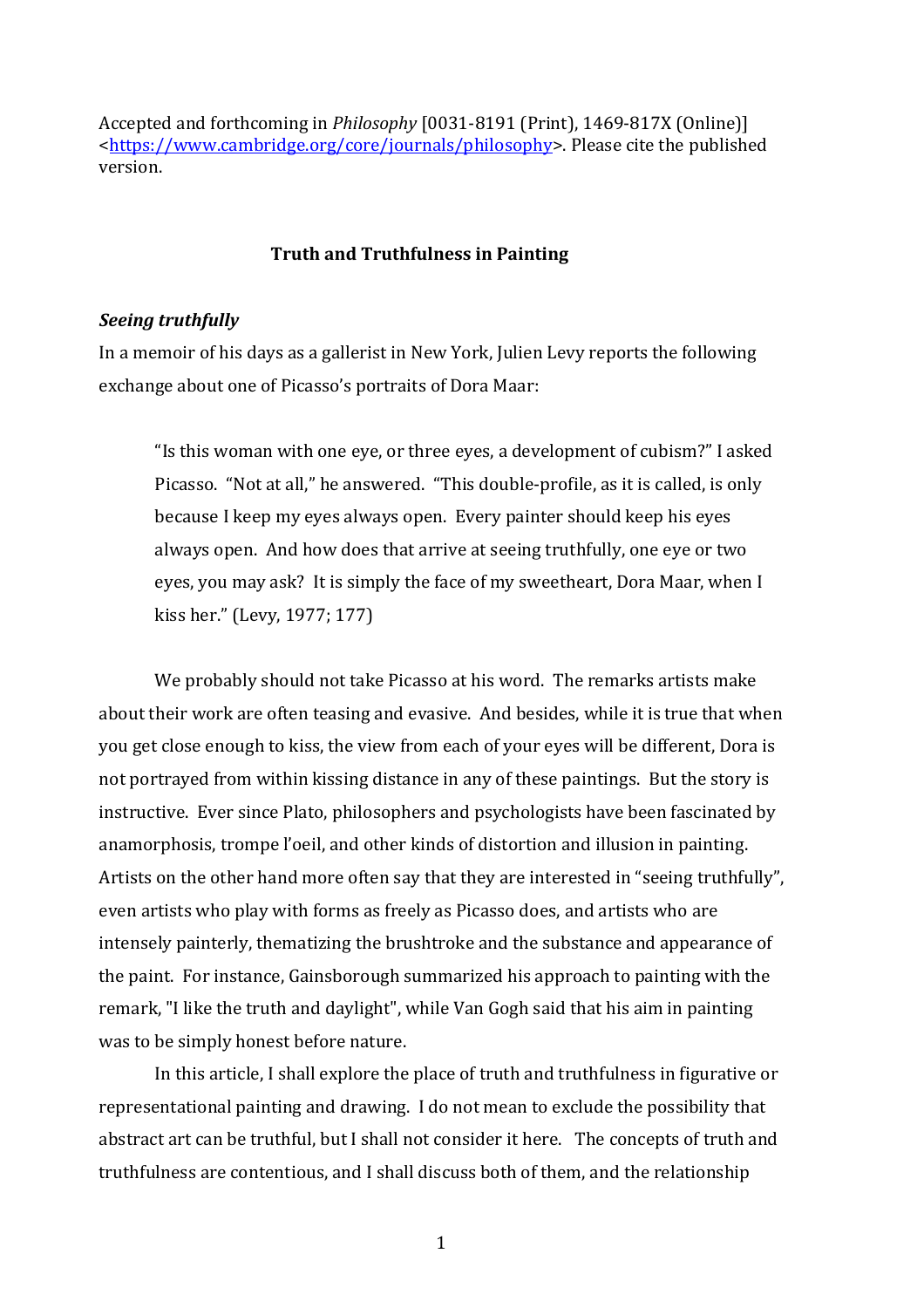between them, both in general and in the specific case of painting. But my two starting-points are these.

First, a pair of definitions. *Truth* can be defined as *agreement with reality*. This is William James's phrase (1907, Lecture 6), but it is not a summary of the pragmatist theory of truth, or of any other theory. James claims that it is what any dictionary will tell you, which is not quite right. But he *is* right in saying that the definition should not be controversial. The quarrel begins when philosophers interpret it. As for *truthfulness*, when it is attributed to a person, it can be defined as a *commitment to the truth*—in other words, a resolute disposition to seek, accept, and communicate the truth. Truthfulness concerns communication above all, but the desire to communicate the truth cannot be separated from the desire to discover it or learn it, or from the willingness to accept it, once discovered or learned. A report or a description can also be described as truthful, in which case "truthful" commonly means the same as "true", although a truthful statement can also be one that expresses the truthfulness of its author, which is not exactly the same thing. I shall sometimes attribute truthfulness to persons and sometimes to communicative vehicles or their contents. The context will make it obvious which sense of the word is in play. Notice that truthfulness comes in degrees, so that one description may be more truthful than another. I shall assume that the same is true of truth.

My second starting-point is that truth is not the exclusive property of language, or communicated exclusively with words. Ernst Gombrich insisted that "a picture […] can no more be true or false than a statement can be red or green", basing the claim on the authority of "logicians", adding that these are "not people to be easily gainsaid" (Gombrich, 1962; 56). But artists, historians and critics have always attributed truth and falsity to paintings, and a more cogent argument than Gombrich's appeal to authority would be required to proscribe the practice now.

Consider the *paragone*, the Renaissance debate about the comparative value of the arts. One of the principal questions was whether painting or poetry is better able to represent its subject truthfully. Here is Leonardo, making the case for painting.

La pittura serve a più degno sensu, che la poesia, e fa con più verità le figure delle opere di natura ch'il poeta.(*Urbinas 1270*; trat. 14) [Painting serves a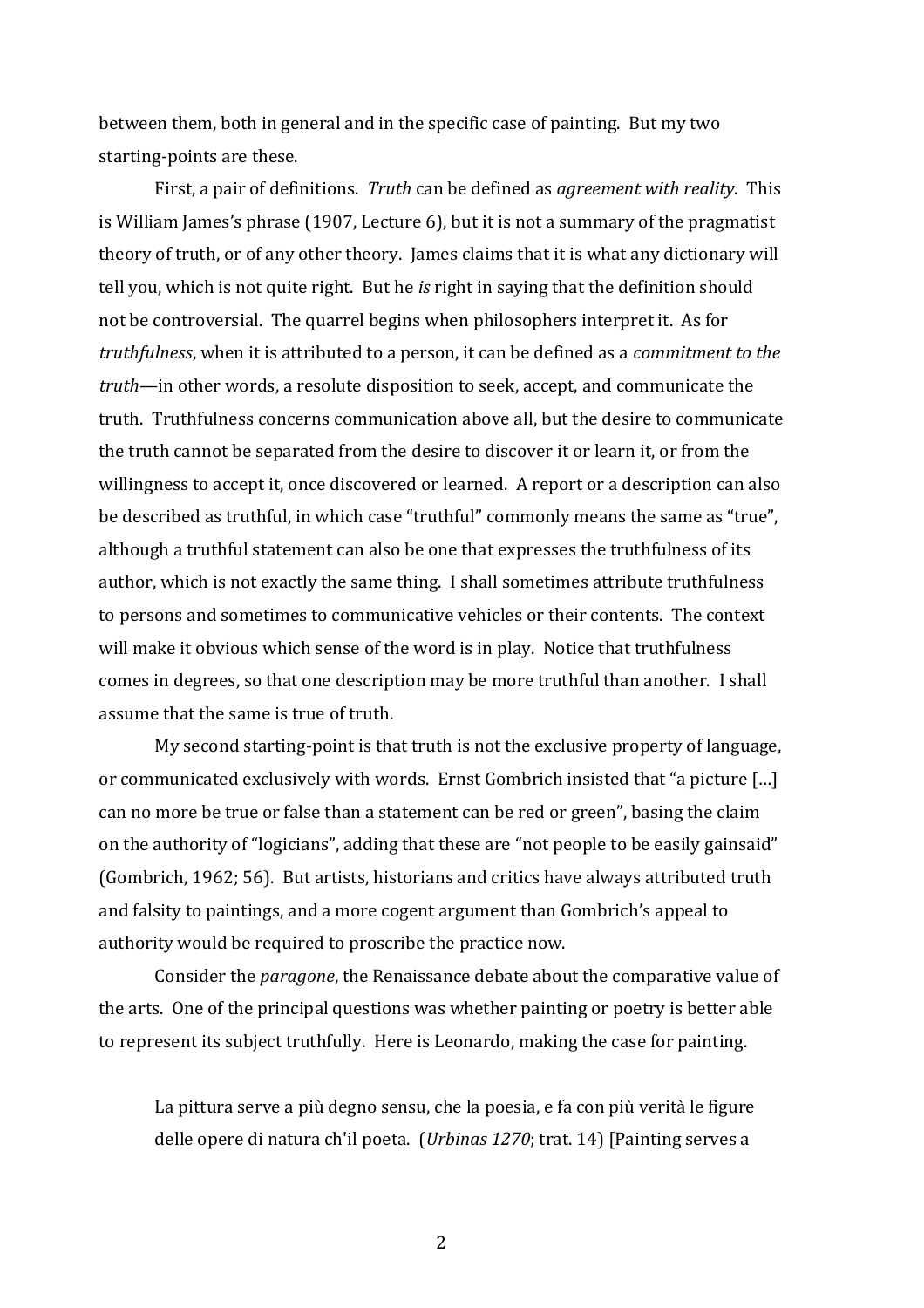nobler sense than poetry and represents the works of nature with more truth than the poet.]

Qual poeta con parole ti mettera in' anzi, o amante, la vera effigie della tua iddea con tanta verità, qual farà il pittore? (*Urbinas 1270*; trat. 18) [What poet can represent to you in words, oh lover, the true image of your ideal with as much truth as the painter will do?]

It is not plausible to dismiss this as an intellectual error, a metaphor, or a lazy or antiquated use of words. Perhaps painting does *not* represent the works of nature with more truth than a poet does. But if Leonardo's boast is wrong, the reason is not that only language is capable of communicating truth at all.

Turning to the historians and critics, Gombrich does not seem to have taken his own stricture about truth in painting too seriously. For example, he writes admiringly of Constable that he "wanted nothing but the truth" (1951; 374).1 Nor was he the first to describe Constable's painting in this way. When Stendhal visited the French salon in 1824, he was thrilled by Constable's paintings. Classical landscapes, he insists, have "a style and an elegance, but lack truth", whereas, "the truth of [Constable's] charming works instantly strikes and delights us" (Harrison, 1998; 35). When Stendhal tries to explain what he means, he reaches for an old cliché, "the mirror of nature", which explains nothing at all. But this does not invalidate his original description, it only shows that it needs a better explanation.

Thus, my second starting-point is that logocentric conceptions of truth are mistaken. A plausible theory of truth will have to encompass truth communicated by paintings, sculptures, maps, and photographs as well as by language, and will have to accommodate the fact that Rembrandt's *Lucretia* portrays the victim of a rape more truthfully than Cranach's (Figs. 1 & 2) and that Sir Thomas Lawrence's portrait of the Duke of Wellington is less truthful than Goya's (Figs. 3 & 4). In both cases, we can assess the extent to which a painting agrees with reality no less than a description in

<sup>1</sup> Admittedly, the remark about Constable was written several years earlier than the one about "logicians"; but it was left untouched in all fifteen subsequent editions of *The Story of Art*, at least three of which include revisions.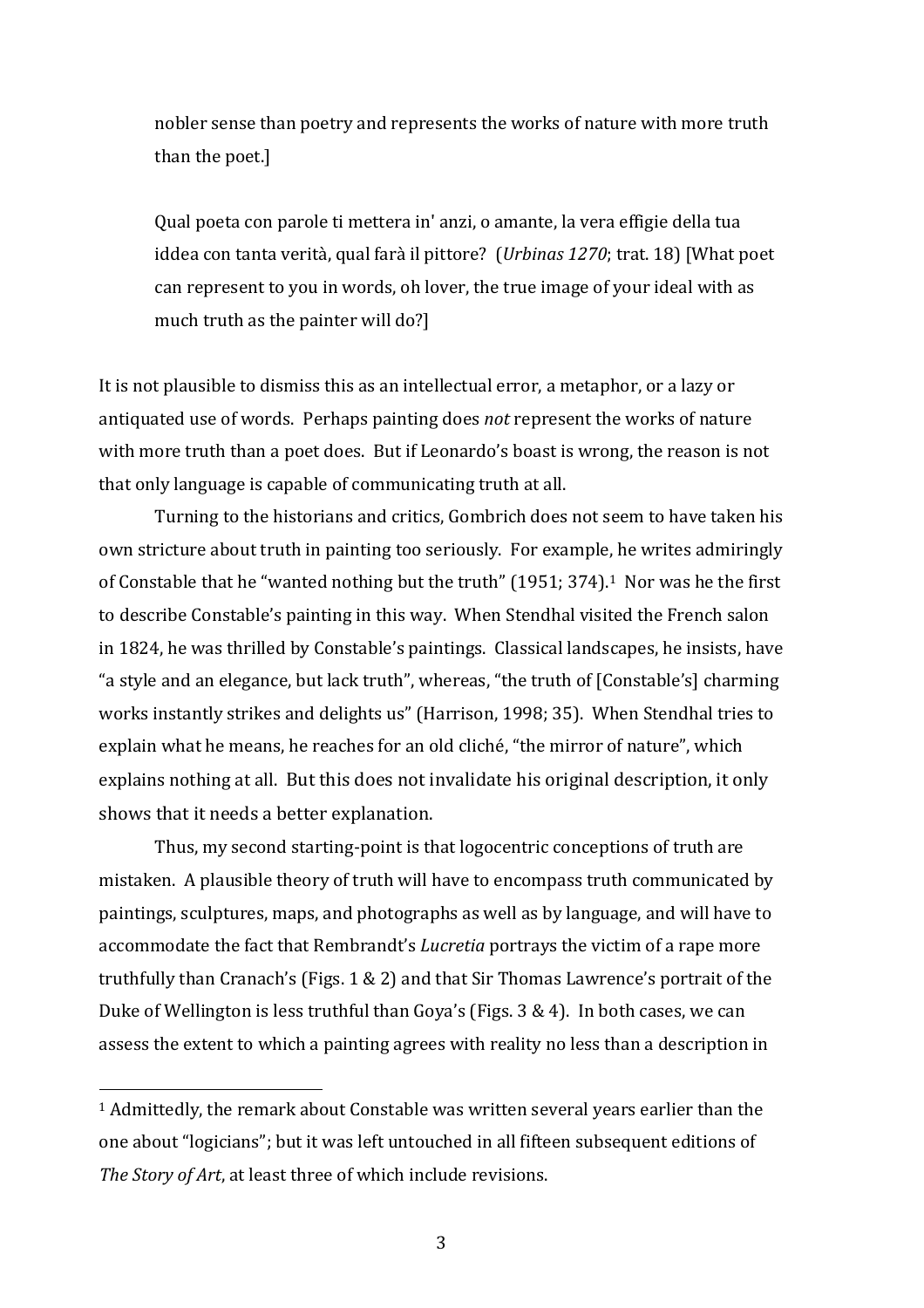words. For if a painting represents something as being a certain way, and it *is* that way, then to that extent or in that respect, it is true; and if it represents something as being a certain way, and it is *not* that way, then to that extent or in that respect, it is false. This remains true whether we think of a painting as representing a particular person or place, such as the Duke of Wellington, a kind of object or scene, such as a soldier or a battle, or a subject or theme, such as war. For example, Goya's series of prints *The Disasters of War* represents its subject as truthfully as *All Quiet on the Western Front* or *Life and Fate*.

#### *Scepticism*

Anyone who investigates this topic will be struck by the scepticism or mistrust expressed by twentieth-century critics, historians of art, and philosophers about the very idea that a painter can "see truthfully", or communicate the truth. It is a kind of scepticism philosophers still direct against history, philosophy, and science, as well as painting, in other words, against every kind of work where truth is a value we aspire to and that measures our success.

Bernard Williams describes the attitude well in the first few lines of his book *Truth and Truthfulness*:

Two currents of ideas are very prominent in modern thought and culture. On the one hand, there is an intense commitment to truthfulness—or, at any rate, a pervasive suspiciousness, a readiness against being fooled, an eagerness to see through appearances to the real structures and motives that lie behind them. [...] Together with this demand for truthfulness, however […] there is an equally pervasive suspicion about truth itself: whether there is such a thing; if there is, whether it can be more than relative or subjective or something of that kind. (Williams, 2002; 1)

Williams defends the orthodox doctrine that truth *is* a valid goal of enquiry, however difficult it may be to attain; and he argues that truthfulness—when it is attributed to a person—is composed of two "basic" virtues, accuracy and sincerity, the first of which is needed when we seek the truth, and the second when we communicate the truth to others (2002, 11). He does not define accuracy. Presumably it encompasses several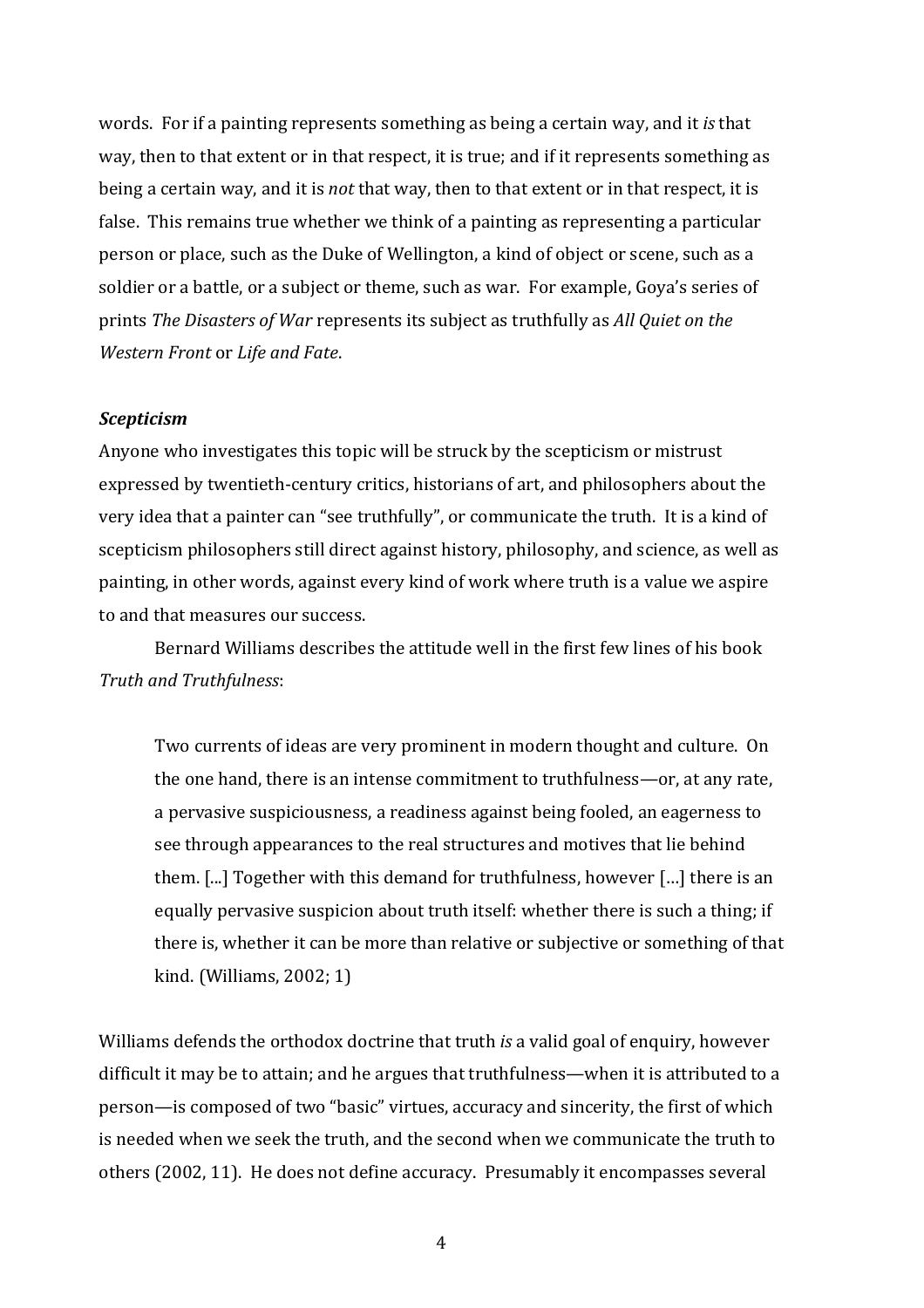characteristics: clarity of thought, precision, attention to detail, and so on. But he does define sincerity: "a disposition to make sure that one's assertion expresses what one actually believes" (2002, 96). (Notice the logocentric focus on assertion.)

Williams's approach seems to me partly right and partly wrong. His guiding thought that philosophers have focused on truth at the expense of truthfulness is astute. And he is right that truthfulness, when it is attributed to persons, includes both intellectual and moral dispositions. <sup>2</sup> But he makes two connected mistakes. First, he draws a sharper distinction between the dispositions required for inquiry and communication than exists in reality; and second, as a result, the second basic virtue he postulates, sincerity is too narrowly tailored to the communicative act. The more inclusive concept of honesty is more apt. The reality is that both inquiry and communication call for clarity, precision, and attention to detail, and both call for honesty as well—the honesty to resist, as far as possible, the temptations that beset us to distort, or sanitize, or idealise, or simply falsify the truth, for the sake of some kind of satisfaction or advantage, or simply to avoid facing up to painful facts.

I shall return to the concepts of truth and truthfulness in due course; but I want to look now at the reasons art historians and philosophers have given to support their scepticism about the ability of art to record and communicate the truth.

Broadly, there are two kinds of reasons, both of which are comparable to the kinds of reasons that have been thought to support scepticism about truth in history, philosophy and science. But they generally take a special form when they are applied to painting, because in *this* case they rely on an assumption about what the truthfulness of a picture would have to consist in, if it existed, namely, in being a good copy or likeness, or a faithful imitation of what it depicts. They make this assumption, and then they protest *either* that a painting is never a *faithful* imitation or likeness of what it depicts, *or* that it is not actually an imitation or likeness at all.

The first reason for scepticism is the belief that painting is inevitably shaped by the local perspectives and conventions, the prejudices and values, that limit and control art, as they limit and control the whole of human life. All art is subjective—"la

<sup>2</sup> Williams appears to deny that virtues are dispositions (2002, 125), but the text is not perfectly clear at this point, and in any case I prefer to use the term "disposition" in a sufficiently broad sense to include virtues.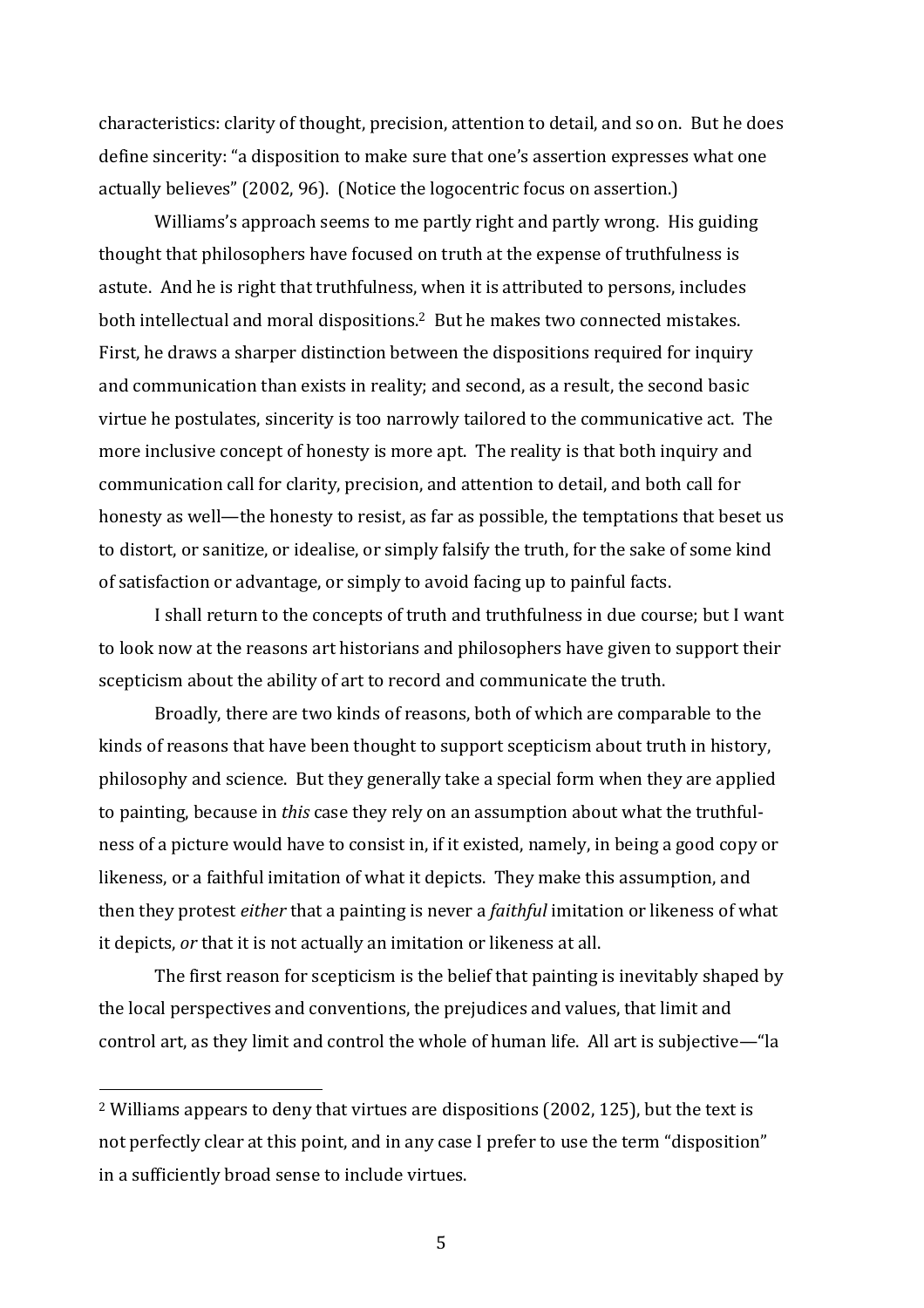nature vue à travers un tempérament" (nature viewed through a temperament), as Zola put it—or worse, it is ideological and tendentious, and so it cannot be a true mirror or faithful representation of what it represents.

Thus, the great American art historian Meyer Schapiro insisted that there is no such thing as a "passive, 'photographic' representation" in art." "All renderings of objects", he insists, "proceed from values, methods and viewpoints which somehow shape the image and often determine its contents." (Schapiro, 1978; 195-196) Gombrich, who transformed the study of the visual arts in the 1960s, by re-thinking their relationship with psychology and optics, declared that "The innocent eye is a myth." (Gombrich, 1962; 250) And by the 2000s the suspiciousness Williams mentions, the "readiness against being fooled", had become the norm, so that even a study of ancient Greek vase-painting—not exactly the most radical branch of art history—could include a trenchant statement of a similar idea.

It is commonplace to celebrate the objectivity of artists, their powers of observation, and their tireless curiosity. In this way, representational systems take on all the authority of science: dispassionate observation, not historical milieu, determines stylistic development. (Neer, 2002; 28)

The second reason for scepticism is sometimes addressed to art in general, and sometimes to art in a so-called "realistic" style. Here the argument is that although we may imagine that a landscape by Courbet or Constable is a true likeness or imitation of reality, or a truer one than a landscape by Claude or Turner, works of art are actually composed of signs that are as arbitrary and conventional as words. Leo Steinberg—one of Tom Wolfe's three "kings of Cultureberg"—makes this sceptical point directly:

"Technical capacity in the imitation of nature" simply does not exist. What does exist is the skill of reproducing handy graphic symbols for natural appearances, of rendering familiar facts by set professional conventions. (Steinberg, 1972; 293)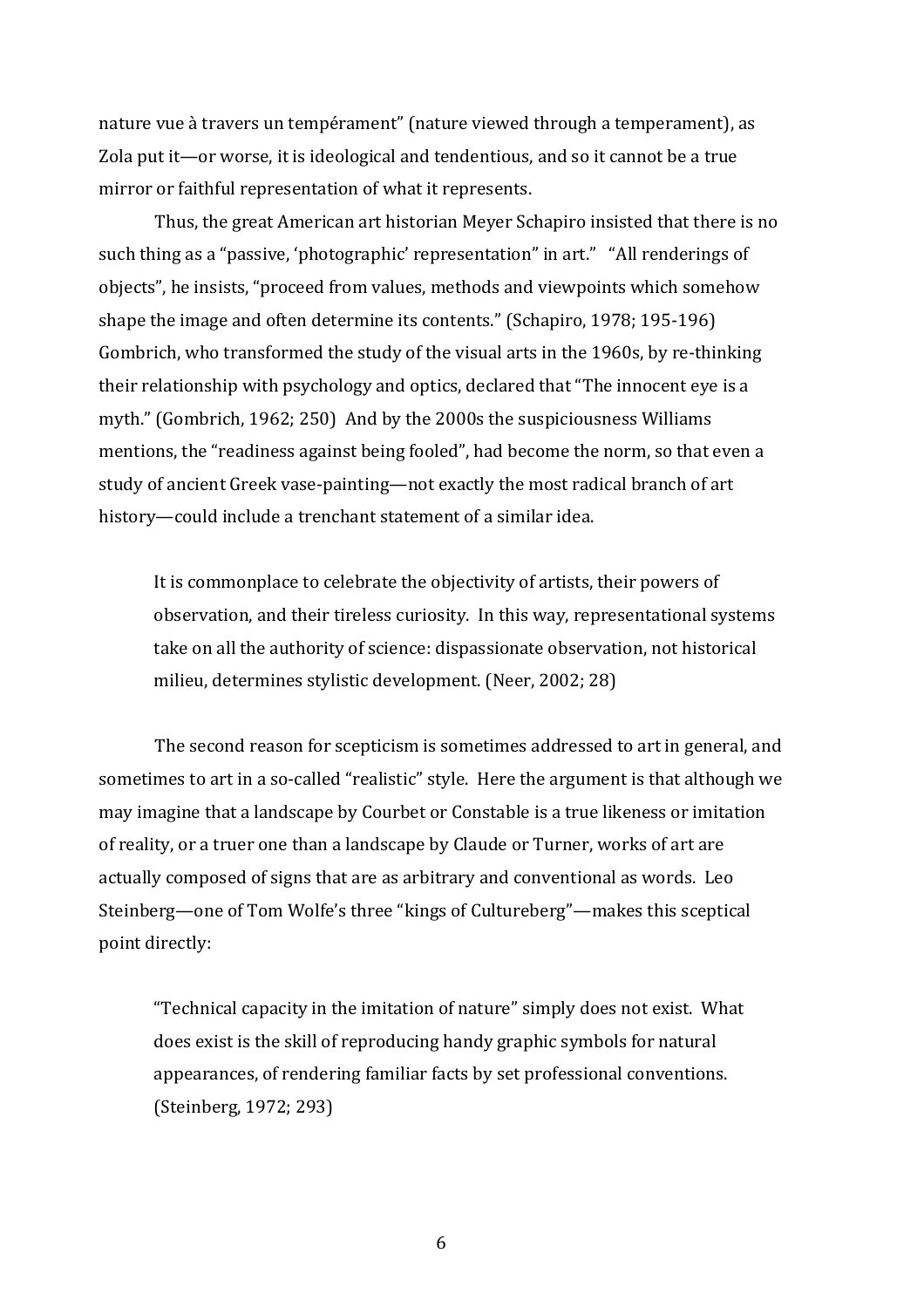But if paintings are composed of conventional signs or graphic symbols, then styles of painting—such as the Geometric style in archaic Greece, or the style familiar from Japanese Ukiyoe prints—are like languages, inasmuch as they are simply alternative systems of semantic and syntactic rules. Hence paintings in one style cannot be truer or closer to reality than paintings in another style, any more than descriptions could be truer or closer to reality, purely because they are in Japanese or Greek. Some styles of art are called "realistic", but the label belongs to a false ideology. "The literal or realistic or naturalistic system of representation," Nelson Goodman concluded, "is simply the customary one." (Goodman, 1976; 38)

Taken together, these sceptical remarks represent a sea-change in attitudes towards art. For in the twentieth century, the very idea of how art and reality are related was transformed. But how much truth is there in this new orthodoxy? My view is that both lines of argument are partly right and partly wrong, and that only the part that is wrong supports the sceptical conclusions art historians and philosophers have drawn. I shall comment on them in turn under the headings *Art and Objectivity* and *Art and Language*.

#### *Art and objectivity*

It is not difficult to assess the first three quoted remarks. The first two—by Schapiro and Gombrich—are true, or broadly true, while the third is lamentably confused. But nothing that is true in any of them supports a sceptical view about the ability of art to record and communicate the truth.

Beginning with Schapiro, it is true that the visual arts "proceed from values, methods and viewpoints which somehow shape the image and often determine its contents." My only quarrel is with the preceding claim that there is no such thing as passive, "photographic" representation in art, which despite the scare quotes implies that photography is different. In fact, *no* medium of communication is inherently truthful or objective. For example, Philip Jones Griffith's *Vietnam Inc.* proceeds from values, methods and viewpoints just as much as Goya's *The Disasters of War*. But of course this does not undermine Schapiro's main point, on the contrary, it reinforces it.

It is also true, as Gombrich says, that "the innocent eye" is a myth. This is Gombrich's name for a popular idea about the artistic process that he did more than anyone else to debunk. It was based on the theory that our raw visual impressions of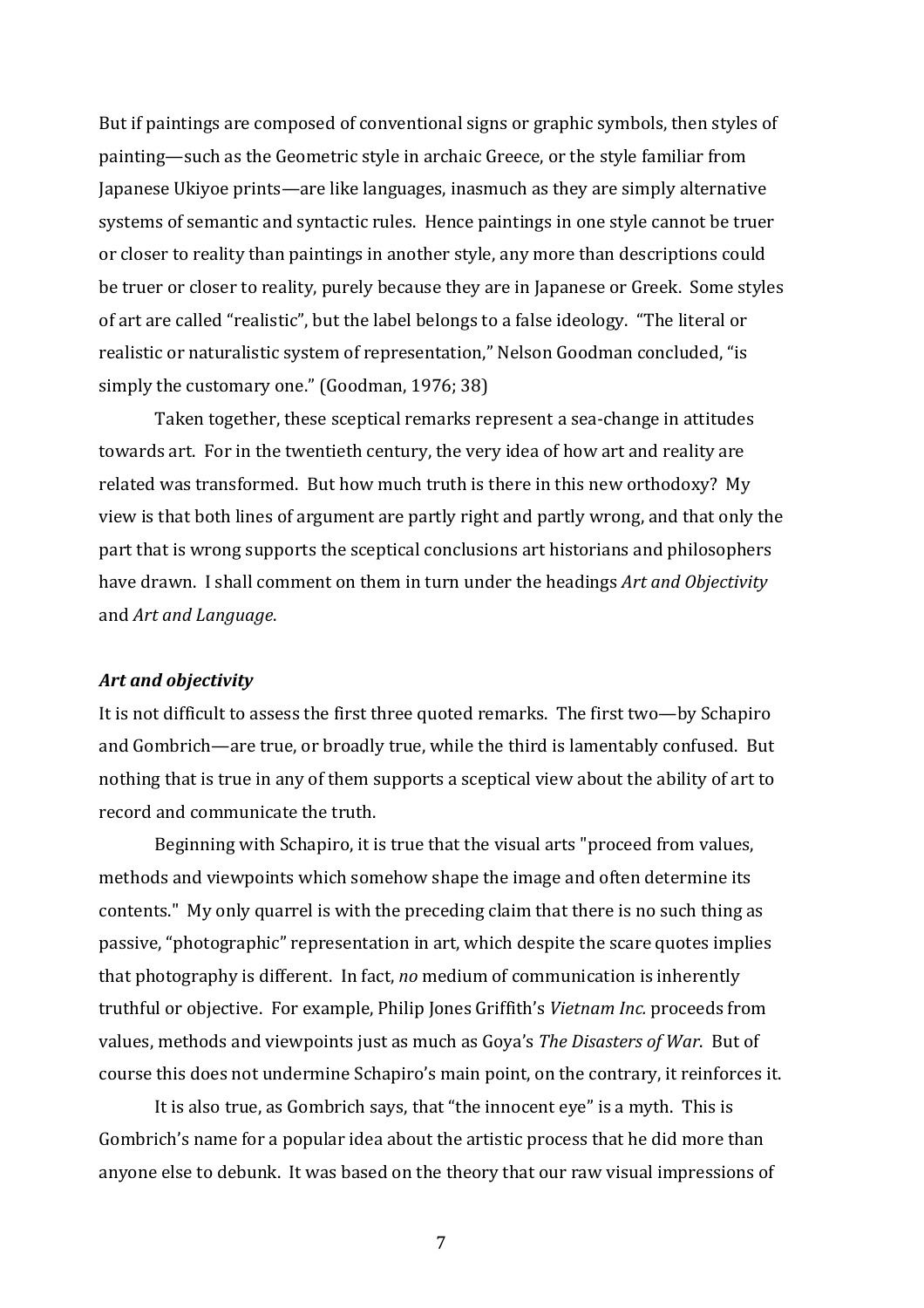the world consist in patterns or arrays of colours, which we learn to interpret unconsciously and automatically—by means of concepts. As a result, our mature visual experience presents us with visible objects of specific kinds disposed in three dimensions, and we find it extremely difficult to see once again, as it is thought we did when we were infants, the raw patterns of colour visible objects present to the innocent eye.

According to the myth Gombrich opposes, the painter's task is to abstract from the framework of concepts, dissolve the boundaries between objects, recover the raw visual impressions the innocent eye perceives, and reproduce them on a surface. This theory of painting was widely accepted by psychologists, artists and critics in the nineteenth century, including John Ruskin, who expounds it in the passage from *The Elements of Drawing* where the phrase "the innocence of the eye" occurs:

The whole technical power of painting depends on our recovery of what may be called the innocence of the eye; that is to say, of a sort of childish perception of these flat stains of colour, merely as such, without consciousness of what they signify. (Gombrich, 1962; 250)<sup>3</sup>

Gombrich was right to reject this way of thinking about the artistic process, because the model of visual experience on which it depends is misconceived. Nineteenth-century psychologists inherited it from an older tradition in optics, enriched with Kantian philosophy, but it was a purely imaginary idea, not based on evidence, but rather, ironically, on a spurious analogy between the visual process and the task of seeing what a painting represents (Hyman, 2006; ch. 10).

However, neither the fact that the artistic process does not involve eliminating the influence of concepts on our visual experience of the world nor the fact that art proceeds from values, methods and viewpoints supports the sceptical conclusion that art cannot communicate the truth. This would follow only if values, methods, viewpoints or concepts made truthful communication impossible; but the opposite is

<sup>3</sup> Monet was also an adherent of the myth (see Gage, 1993; 2009), and it persisted in the twentieth century, especially in relation to impressionist painting. For example, see Merleau-Ponty 1993; 59-75 and Schapiro 1997; 56.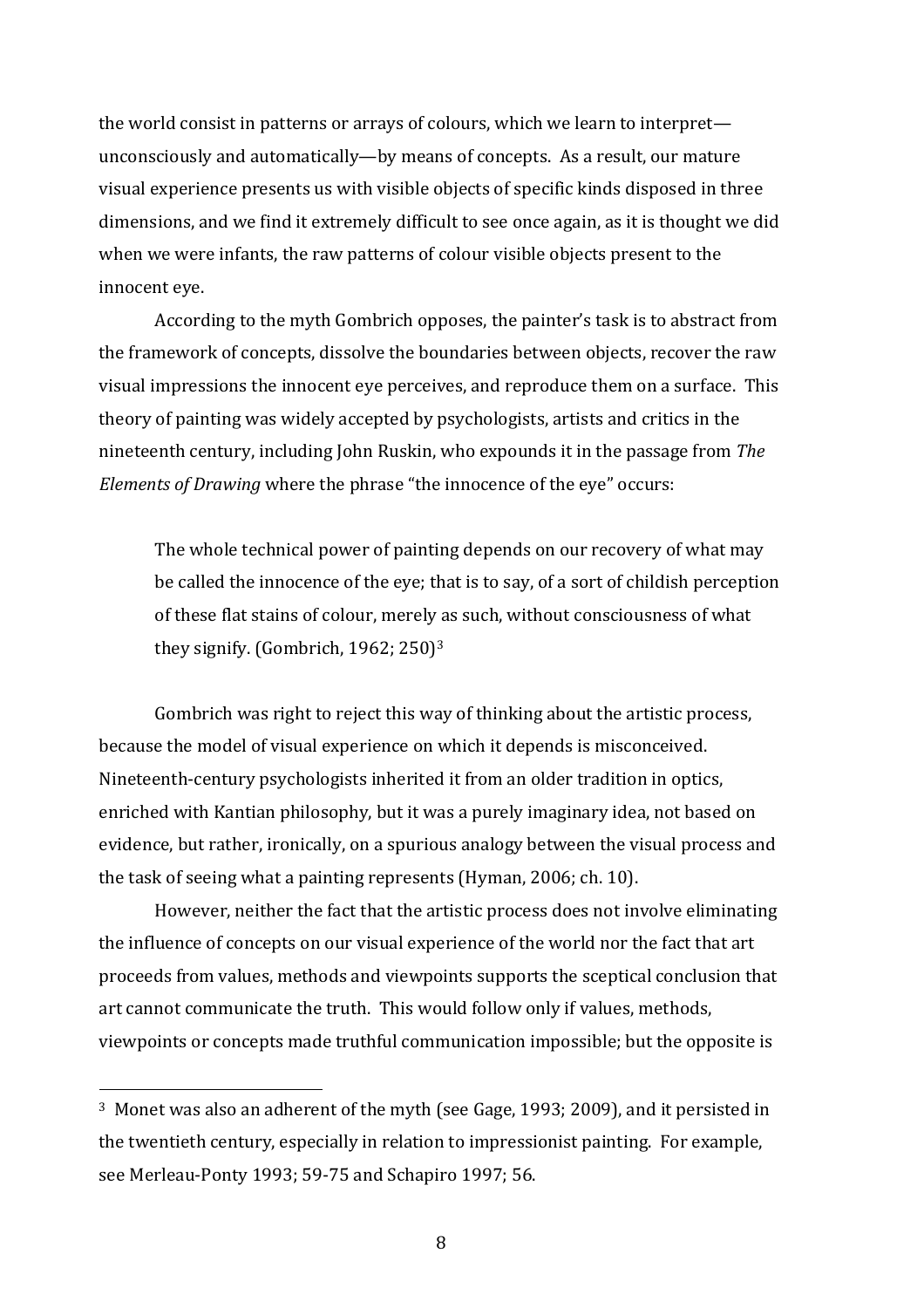the case. Truthful communication would be impossible *without* values, methods, viewpoints, and concepts, because without them we could not learn to distinguish between truth and falsehood, or acquire the intellectual and moral dispositions—the clarity of thought, the attention to detail, and the honesty—on which truthfulness depends.

The third quotation is a different case. Here it is again.

It is commonplace to celebrate the objectivity of artists, their powers of observation, and their tireless curiosity. In this way, representational systems take on all the authority of science: dispassionate observation, not historical milieu, determines stylistic development.

This is a plainly sceptical remark. The claim here is that if we celebrate the objectivity of artists, their powers of observation, and their tireless curiosity, we assimilate art to science and ignore the influence of "historical milieu" on the development of artistic styles—such as in Greek vase-painting, in the sixth and fifth centuries BC, which is the author's subject.

So are the objectivity of artists, and their powers of observation, and their tireless curiosity another myth? Observation is at the heart of painting and sculpture at all times and in every culture, even if it is mainly the observation of other works of art. But it is true that the curiosity of artists and their powers of observation have been exaggerated, sometimes by artists themselves. One sign of this is that writers have generally described optical effects long before painters learned to represent them. For example, the appearance of sunlight on a wall or pavement is mentioned by Saint Bernard of Clairvaux; but there is no record of it in twelfth century painting. Jan Van Eyck's *The Virgin in the Church*, which dates from the late 1430s, may be the earliest example. Again, the French naturalist Georges Louis Leclerc described the varying colours of shadows in a lecture at the French Academy of Sciences in 1742, and similar observations were reported to the Royal Society in the 1790s. But they first appeared in English watercolours in the nineteenth century.

At the same time, artists *have* made discoveries, and not only about optical effects. For example, Greek vase-painters began to depict the posture of a running man with his forward arm opposite his forward leg between 530 BC and 480 BC. It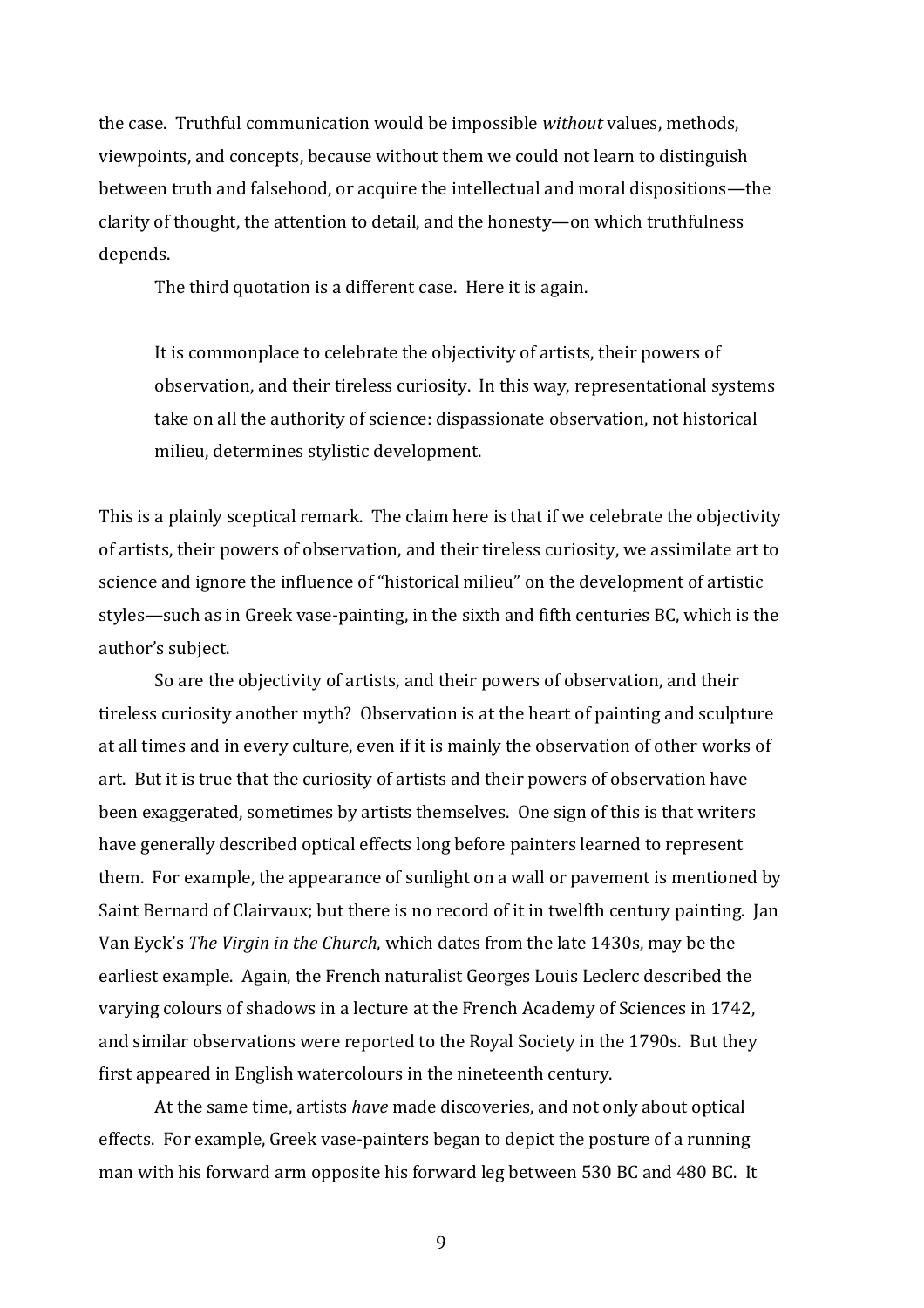was not necessary to use a camera with a rapid shutter-speed to discover this, as it was when Eadweard Muybridge discovered how a horse gallops. But both discoveries enabled artists to represent particular kinds of motion with greater accuracy than before.

The record of visual discovery in art can be exaggerated or underestimated. But it is confused to imagine that if we celebrate the objectivity, observation, and curiosity of artists—the traits that make discovery possible—we are assimilating art to science, or ignoring the influence of "historical milieu" on the evolution of style. The root of the confusion is the idea that observation and milieu are *competing*  factors, one of which operates in science and the other in art. This is doubly wrong. On the one hand, while many artists have acute powers of observation, the particular phenomena they observe and the techniques they use to observe them are influenced both by forces within the artistic tradition itself and by facts beyond it—by their "historical milieu".4 On the other hand, this is equally true of science. It applies to Newton and Darwin just as much as it does to Leonardo and Vermeer.

In sum, the opposition between "dispassionate observation" and "historical milieu" is false both in the case of art and in the case of science. So there are no plausible grounds here for scepticism about the ability of art to record and communicate the truth. Truth does not depend on transcending history—in either science or art.

#### *Art and language*

I said that there are two main reasons for scepticism concerning the ability of art to communicate the truth. The first is that art is never a faithful imitation of what it represents, because it is inescapably subjective or ideological, shaped by the artist's values, methods, viewpoint, and concepts, or those that were prevalent when it was made. The second is that art is not really an imitation at all: it consists in signs that are as arbitrary and conventional as words. Recall Steinberg:

<sup>4</sup> Baxandall 1972 is a classic study.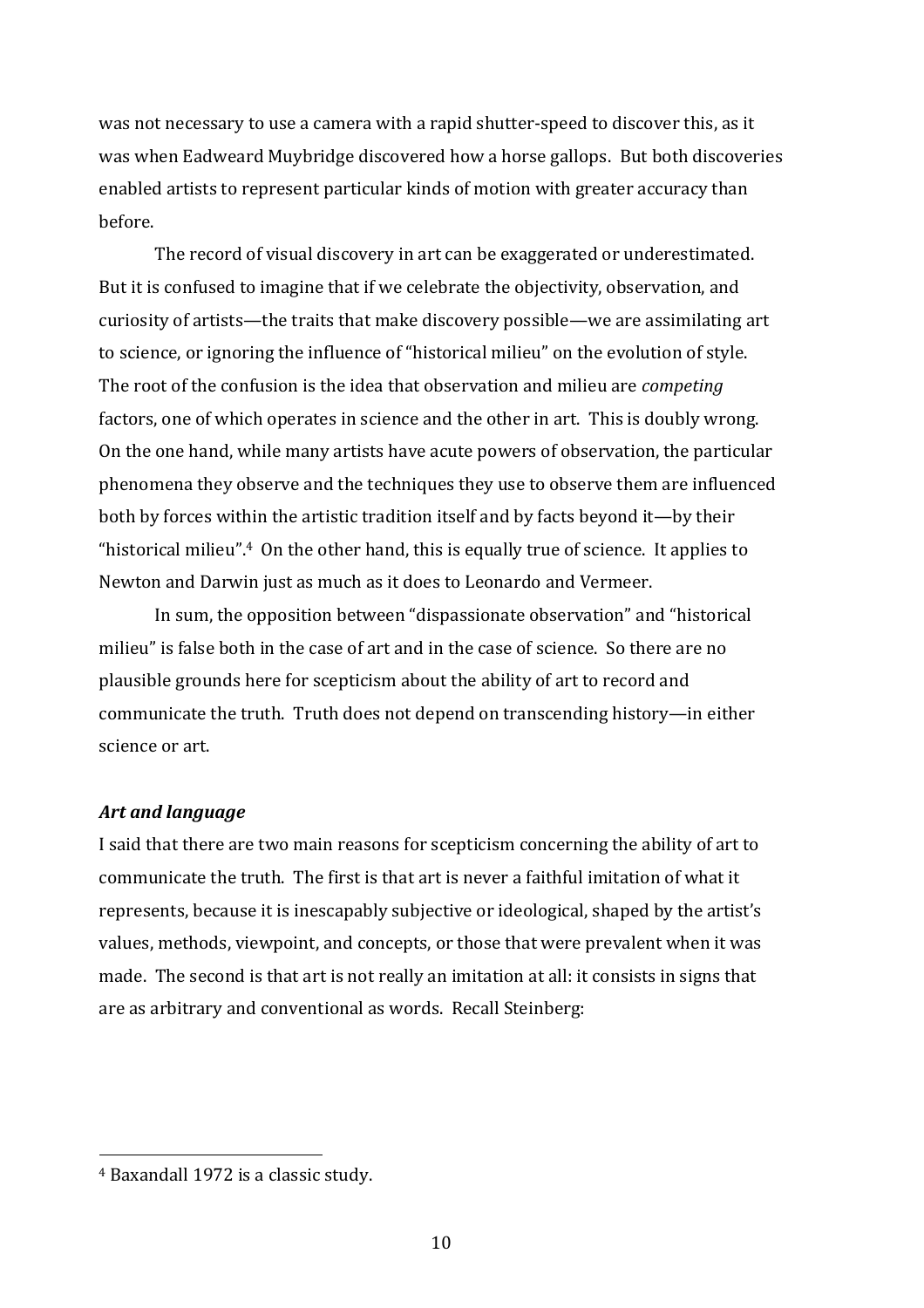"Technical capacity in the imitation of nature" simply does not exist. What does exist is the skill of reproducing handy graphic symbols for natural appearances, of rendering familiar facts by set professional conventions.

It is widely believed that some artistic styles are truer or closer to reality than others, but according to Steinberg artistic styles are just alternative systems of conventions, like languages or codes. The things we say are not truer or closer to reality if we say them in French, and we cannot expect them to be truer or closer to reality if we paint them in French either.

If this argument were sound, it would not follow that art is incapable of communicating truth, it would only follow that it does so in the way that language does, by means of signs that are as conventional as words. It is only if we add the premise that a truthful work of art would have to be a faithful imitation of its subject that we can draw the sceptical conclusion. But even without this premise, the argument still expresses the "pervasive suspicion" about truth Williams describes— "whether there is such a thing; if there is, whether it can be more than relative or subjective or something of that kind"—because it implies that the verisimilitude we attribute to Caravaggio's or Velazquez's art is an illusion, created perhaps by the ascendancy their style attained, and the consequent ease and familiarity with which we "read" their work:

Realism is relative, determined by the system of representation standard for a given culture or person at a given time. Newer or older or alien systems are accounted artificial or unskilled. (Goodman, 1976; 37)

Again, I think there is something right about the analogy between artistic styles and languages. But it does not support this relativistic conclusion about realism, for the simple reason that languages—unlike codes—expand to express new ideas and new observations.<sup>5</sup> "All you need is love" can probably be translated into every

<sup>5</sup> Art historians who seek to emphasize the importance of conventions in painting tend to refer indifferently to languages and codes (e.g. Gombrich, 1982; 278*ff*). But a code is a function that maps one alphabet onto another. Hence Morse and Semaphore,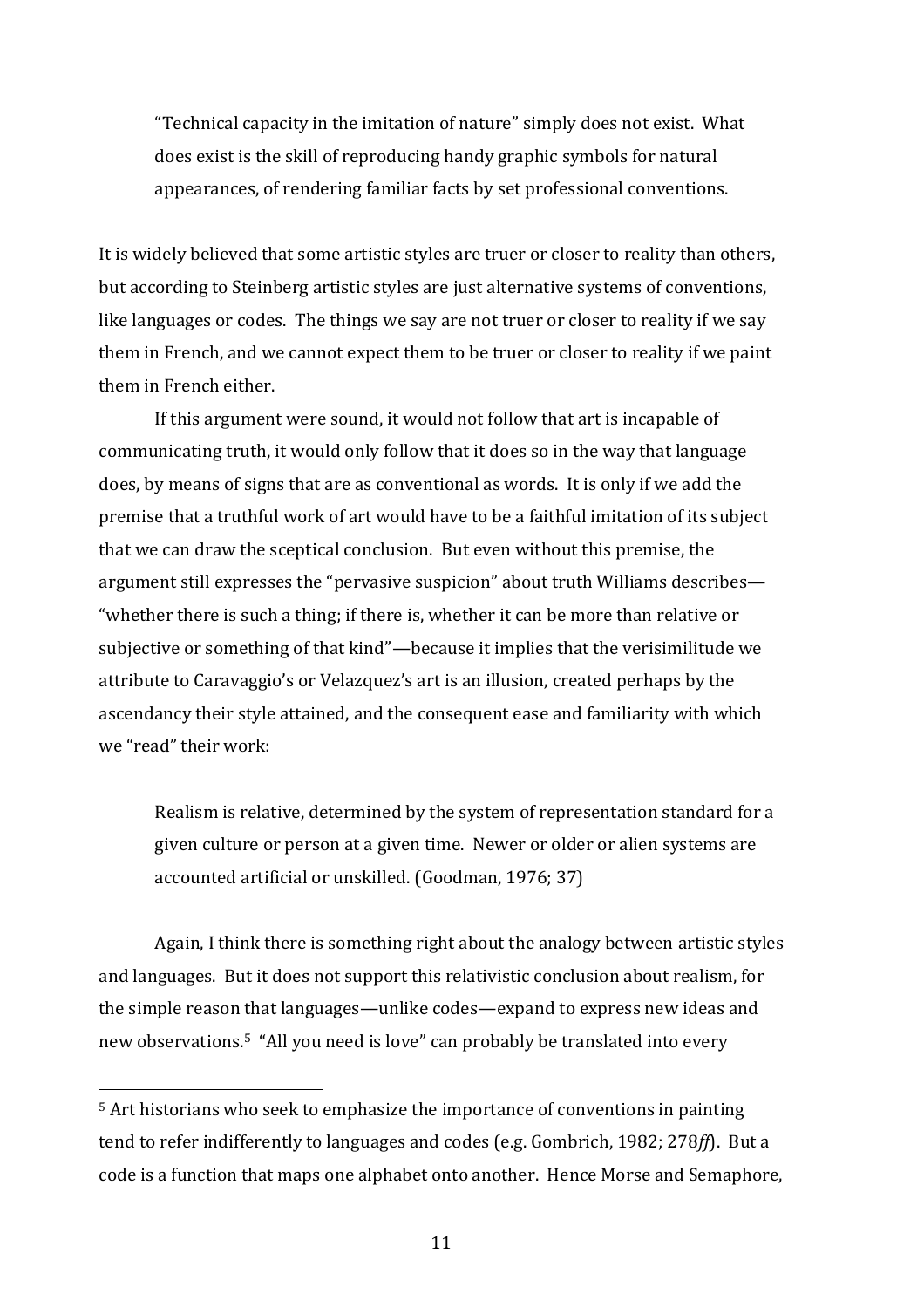human language that is known, but the same is not true of "E=MC2" or "Energy is equivalent to mass". The difference between Italian painting in the trecento and the seicento, for example, is not like the difference between two languages or dialects, it is like the difference between the English of Chaucer and the English of Milton, the English of *The Canterbury Tales* and the English of *Paradise Lost*. *The Canterbury Tales* is not inferior to *Paradise Lost*, and Giotto was not a lesser artist than Caravaggio. But the language at Milton's disposal was far richer than the language available to Chaucer, and the same is true of the technical resources artists could draw on in the 1600s to depict drapery, anatomy, space, light and shade, by comparison with three centuries earlier. The terms "realism" and "naturalism" are often used to describe the result of this kind of expansion in expressive power.<sup>6</sup>

Hence, we can agree with the claim that artistic styles are comparable to languages without accepting the implausible idea that "the […] realistic system of representation is simply the customary one" (Goodman), or that "'technical capacity in the imitation of nature' simply does not exist" (Steinberg). The analogy between art and language is a helpful corrective to traditional ways of thinking about the "imitation of nature", such as Ruskin's (above, p. 000), or Leonardo's:

The painter, through himself alone, without the aid of anything appertaining to the various sciences, or by any other means, achieves directly the imitation of the things of nature. (*Urbinas 1270*)

But it is a mistake to assume that if *this* is rejected, then "the objectivity of artists, their powers of observation, and their tireless curiosity" must be rejected too; or to imagine if that if a painting cannot be a "passive, 'photographic' representation", it can only be a "handy graphic symbol".

The best way to prove that these are false choices is to look at actual examples. Take Leonardo's anatomical drawings (Fig. 5). They belie Leonardo's own description of his achievement; but they also confront writers who dismiss the objectivity and

for example, have precisely the same expressive power: any sentence that can be communicated in one can be communicated in the other.

<sup>6</sup> The term "realism" also has other uses. See Hyman 2009.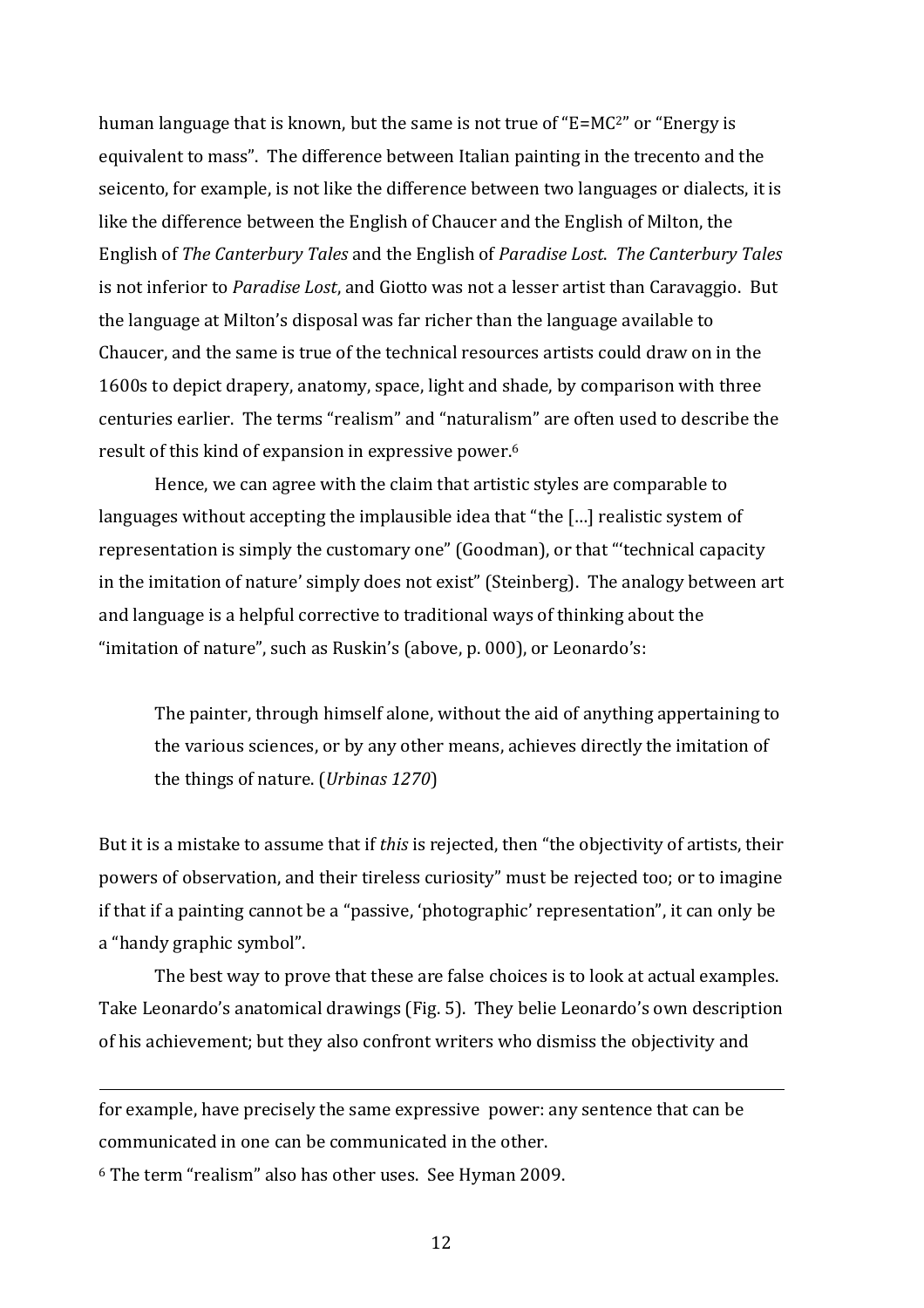curiosity of artists on theoretical grounds with hard facts. A. Hyatt Mayor's comment about these drawings is particularly telling:

It does not matter that Leonardo lacked the academic system to do what Vesalius and Calcar were later to do as a team, for he had a rarer gift. He was the first man who, having found the plan in a limp confusion of tissues, and having unravelled the track of a wet thread of nerve, then could draw his exploration so unmistakeably that his drawings can forever guide any dissector in comprehending the structure in a tangle that opens under his knife. (Hyatt Mayor, 1984; 67)

Leonardo, Hyatt Mayor suggests, devised "a classic compromise between a copy of appearances and an abstract diagram of connections understood by the intellect", and he points out that this kind of "analytical picture-making" played an indispensable role in the development of modern science, which could not have been played by photography, because "the camera cannot think".

This is an especially illuminating description of truthful communication in the visual arts, because it shows how complex the task is. It explodes the myth of the innocent eye more effectively than philosophy can alone; but it also reveals a kind of shallowness in the sceptical reaction against the myth by some of the writers (not all) quoted above.

In sum, none of the arguments I have considered justifies scepticism about the ability of art to communicate truth. However, they do draw attention to a variety of untenable conceptions of truth and truthfulness in art, which span several centuries, and were promulgated by many of the greatest theorists of art, including Leonardo himself. I shall turn now to the task of explaining how we can correct these traditional conceptions of truth and truthfulness in painting, without embracing scepticism. In the next section, I shall focus narrowly on the problem of formulating an inclusive definition of truth. Then in the final section I shall consider what truth and truthfulness in painting consist in, and why they are of value.

# *Truth in painting (La vérité en peinture)*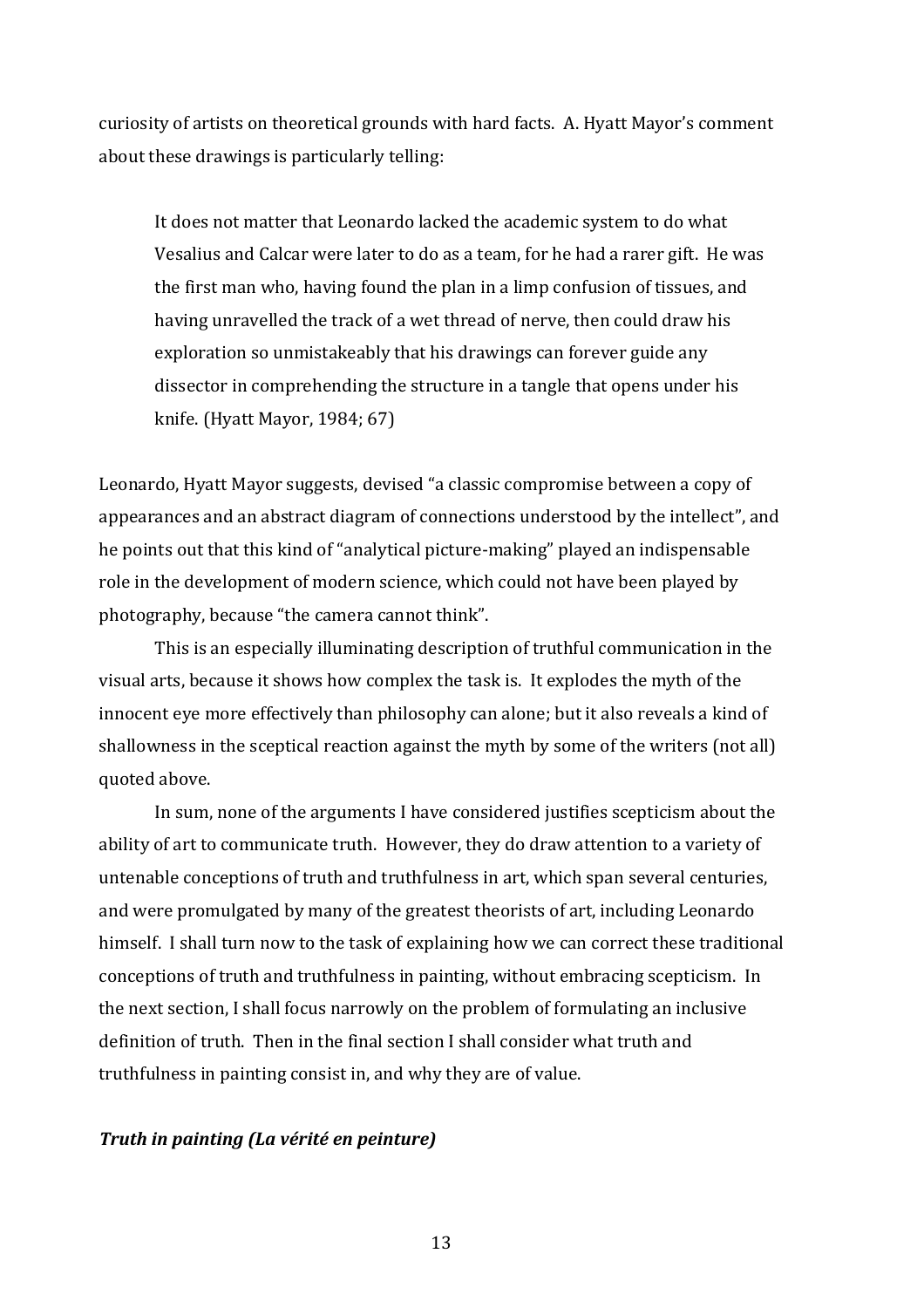Philosophical ideas about truth in the twentieth century were invariably about truth communicated in words: true sentences, true statements made by uttering sentences, or true beliefs expressed by uttering sentences.7 Philosophers were divided on the question whether truth is a property of sentences themselves. Wittgenstein, Tarski and Quine held that it is, whereas Frege, Ramsey and Strawson held that it is not. But the assumption that language is the sole means by which truth is communicated was never a matter of dispute. But if we think about the history of art, and the history of discourse about art, this looks like a textbook case of tunnel vision—as if a theory of animal locomotion was confined to running and jumping and ignored swimming and flying, or a semantic theory was so fixated on nouns that it ignored verbs.

The exclusive focus on language as the vehicle of truth is one of two mutually reinforcing ideas which originated in the twentieth century and remain predominant today. The other is the deflationary idea that *the statement that a certain proposition is true is equivalent to a statement of the proposition itself*. For example, the statement that Tolstoy's famous dictum that all happy families are alike is true is equivalent to the statement that all happy families are alike. Frege expressed the idea as follows:

It is worthy of notice that the sentence 'I smell the scent of violets' has the same content as the sentence 'it is true that I smell the scent of violets'. So it seems, then, that nothing is added to the thought by my ascribing to it the property of truth. (1977; 000)<sup>8</sup>

<sup>7</sup> Wittgenstein's *Tractatus* is a notable exception (Wittgenstein, 1961; 2.21-2.222). But when Wittgenstein abandoned the picture theory of meaning, he seems to have abandoned the more inclusive conception of truth that he presented alongside it as well.

<sup>8</sup> By a "thought" ("Gedanke"), Frege means what I call a proposition, i.e. the possible content of a belief or statement, such as that all happy families are alike. Propositions are also sometimes held to be sets of possible worlds—that is, the worlds at which the sentences that express them are true. But (despite some ingenious arguments to the contrary) the content of a belief or statement cannot be a proposition in *this* sense. For if it were, then one could not believe or state one necessary truth or falsehood without believing or stating every other necessary truth or falsehood, since every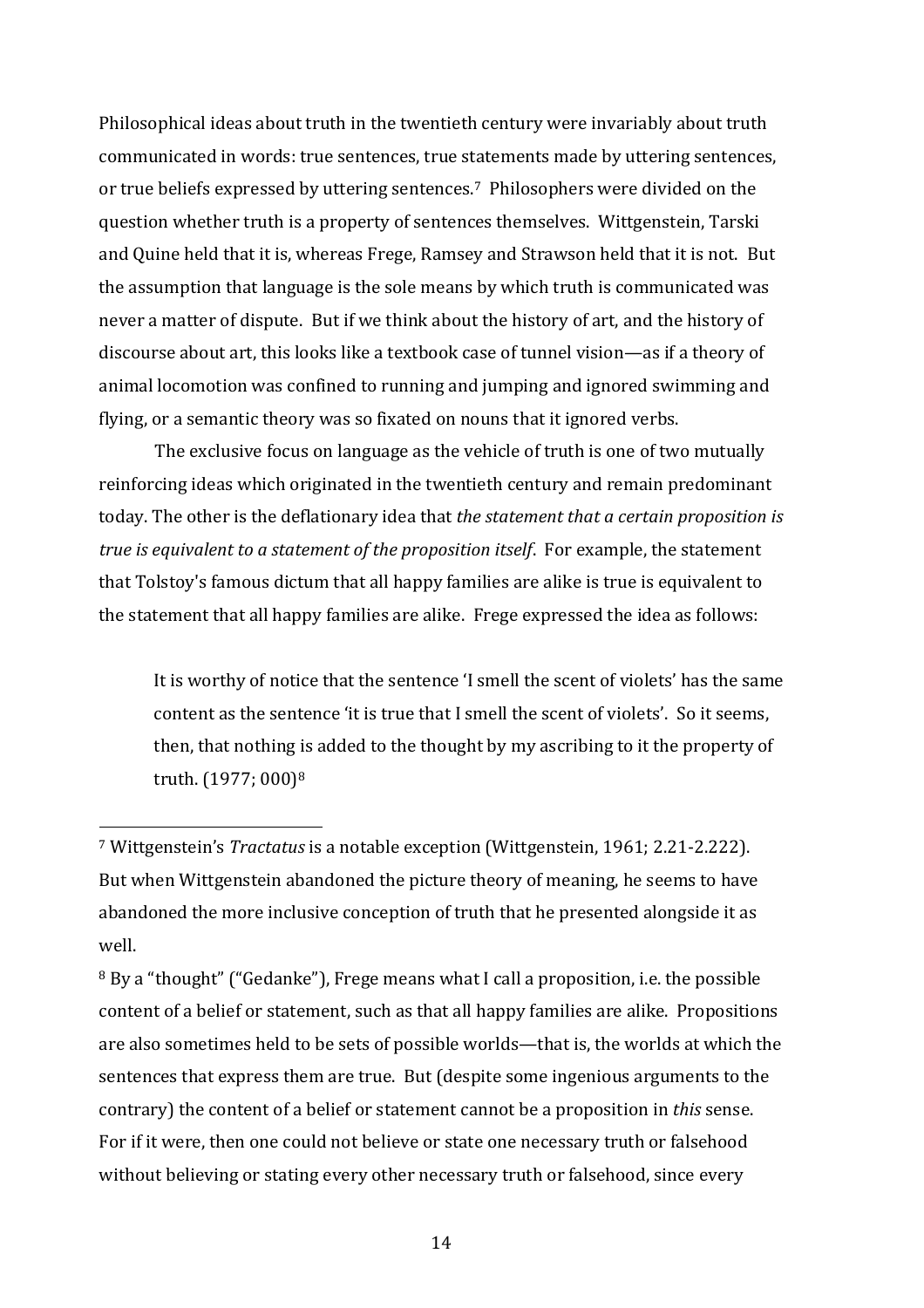Frege's insight was elaborated in many different ways, but its association with logocentrism was a constant. For example, consider Quine's disquotational theory of truth. In *Word and Object*, Quine echoes Frege's remark, claiming that "to say that the statement 'Brutus killed Caesar' is true […] is in effect simply to say that Brutus killed Caesar" (1960; 24); and in *Philosophy of Logic*, he develops the idea as follows:

The truth predicate is a reminder that, despite a technical ascent to talk of sentences, our eye is on the world. This cancellatory force of the truth predicate is explicit in Tarski's paradigm: 'Snow is white' is true if and only if snow is white. Quotation marks make all the difference between talking about words and talking about snow. The quotation is a name of a sentence that contains a name, namely 'snow', of snow. By calling the sentence true, we call snow white. The truth predicate is a device of disquotation.  $(1970; 12)^9$ 

Quine's thought is this. A sentence placed in quotation marks, such as "Snow is white" is no longer a sentence, it is a singular term *referring* to the sentence. Hence, we can form a complete sentence by adding a predicate to it, for example, "'Snow is white' is an English sentence" or "'Snow is white' is true". Quine's proposal that the truth predicate is a device of disquotation means that adding the predicate "is true" to

necessary truth and every necessary falsehood is true at exactly the same possible worlds, respectively, all and none.

<sup>9</sup> What Quine calls "Tarski's paradigm" belongs to the test Tarski proposed for the extensional adequacy of a definition of the predicate "*s* is a true sentence of *L*", where *L* is a formal language, such as the one Russell and Whitehead introduced in *Principia Mathematica*. Tarski argued that an extensionally adequate definition will entail an instance of the schema

"*s*" is a true sentence of *L* if, and only if, *p.*

for every sentence of *L*, where *p* is a translation of *s* into the language of the formula as a whole (in this case, English). See Tarski 1956.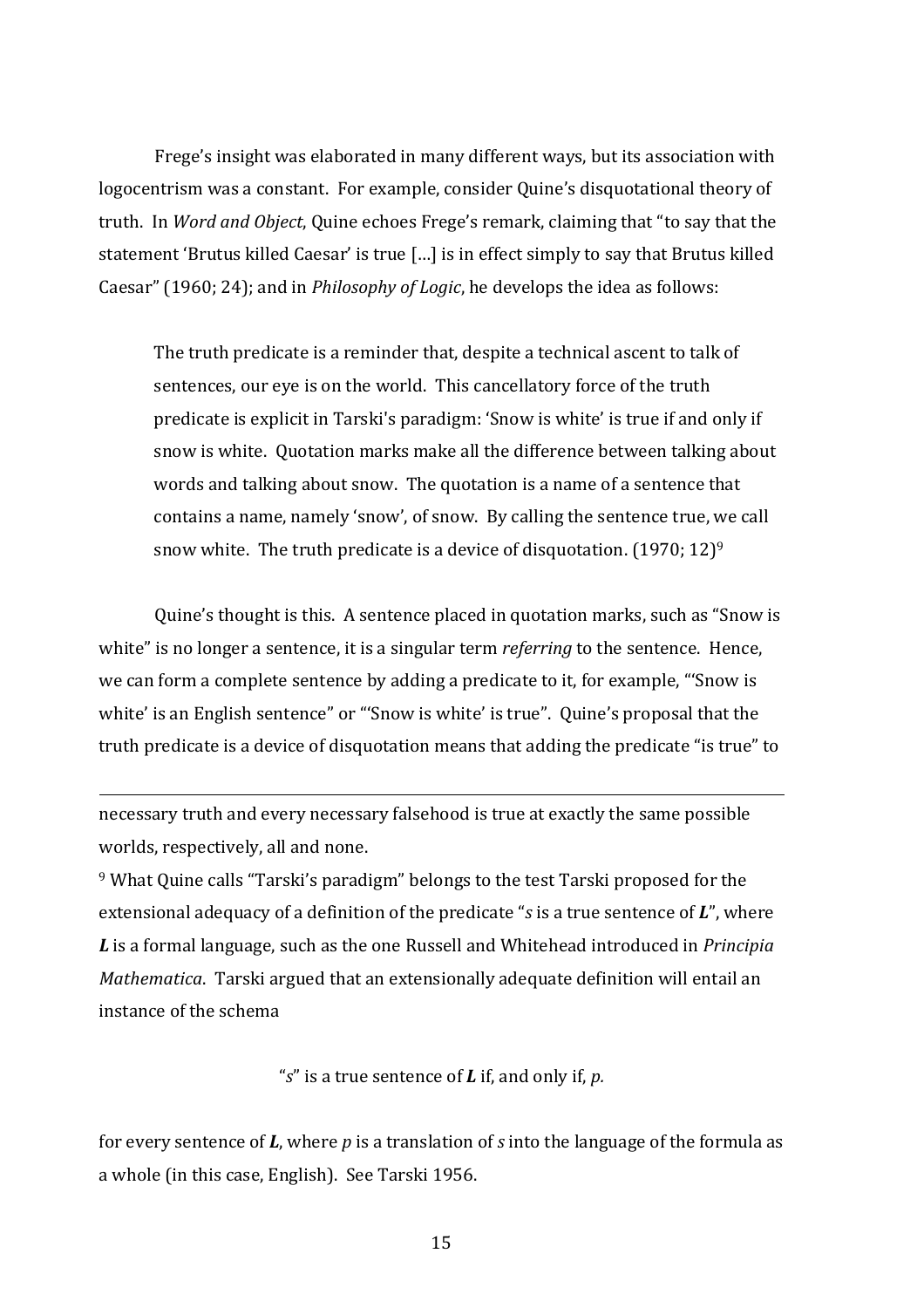a singular term referring to a sentence has the same effect as removing the quotation marks, which would take us back to the original sentence. Hence the statement that the sentence "Snow is white" is true is equivalent to the statement that snow is white. 10

Quine's theory of truth was meant to be iconoclastic. Truth, he tells us, has no more depth or substance than a pair of quotation marks. But it is iconoclastic in more senses than one, since it rules out ascribing truth to paintings. Consider what Quine calls Tarski's paradigm:

"Snow is white" is true if and only if snow is white.

This formula neatly illustrates the striking fact that a declarative sentence—*every*  declarative sentence—says exactly what has to be the case in order for it to be true.<sup>11</sup> For instance, the sentence "snow is white" says that snow is white, which is exactly what has to be the case in order for the sentence to be true. No property apart from truth has this remarkable characteristic. Some sentences say what has to be the case in order for them to be in French: "This sentence is in French", "This sentence is in the language spoken by De Gaulle", and so on. But *every* declarative sentence says what has to be the case in order for it to be true, and it does so without even referring to itself. This must tell us something fundamental about truth itself, and Quine's theory is designed to explain *what* it tells us.

Now the striking fact that every declarative sentence says what has to be the case in order for it to be true does not itself imply that truth is restricted to sentences. For equally, every picture *shows* exactly what has to be the case in order for it to be true. But Quine's disquotational theory *cannot* encompass paintings, because it

<sup>&</sup>lt;sup>10</sup> Notice that unlike Frege, Quine ascribes truth directly to sentences, as opposed to the thoughts or propositions that sentences express. For the sake of simplicity, I shall do the same in my discussion of Quine.

<sup>&</sup>lt;sup>11</sup> If truth is properly applied to statements, thoughts or propositions, and not to sentences, we ought really to say that every declarative sentence says (or records) what has to be the case in order for *the statement made or the thought or proposition expressed by uttering it* to be true. See above, note 9.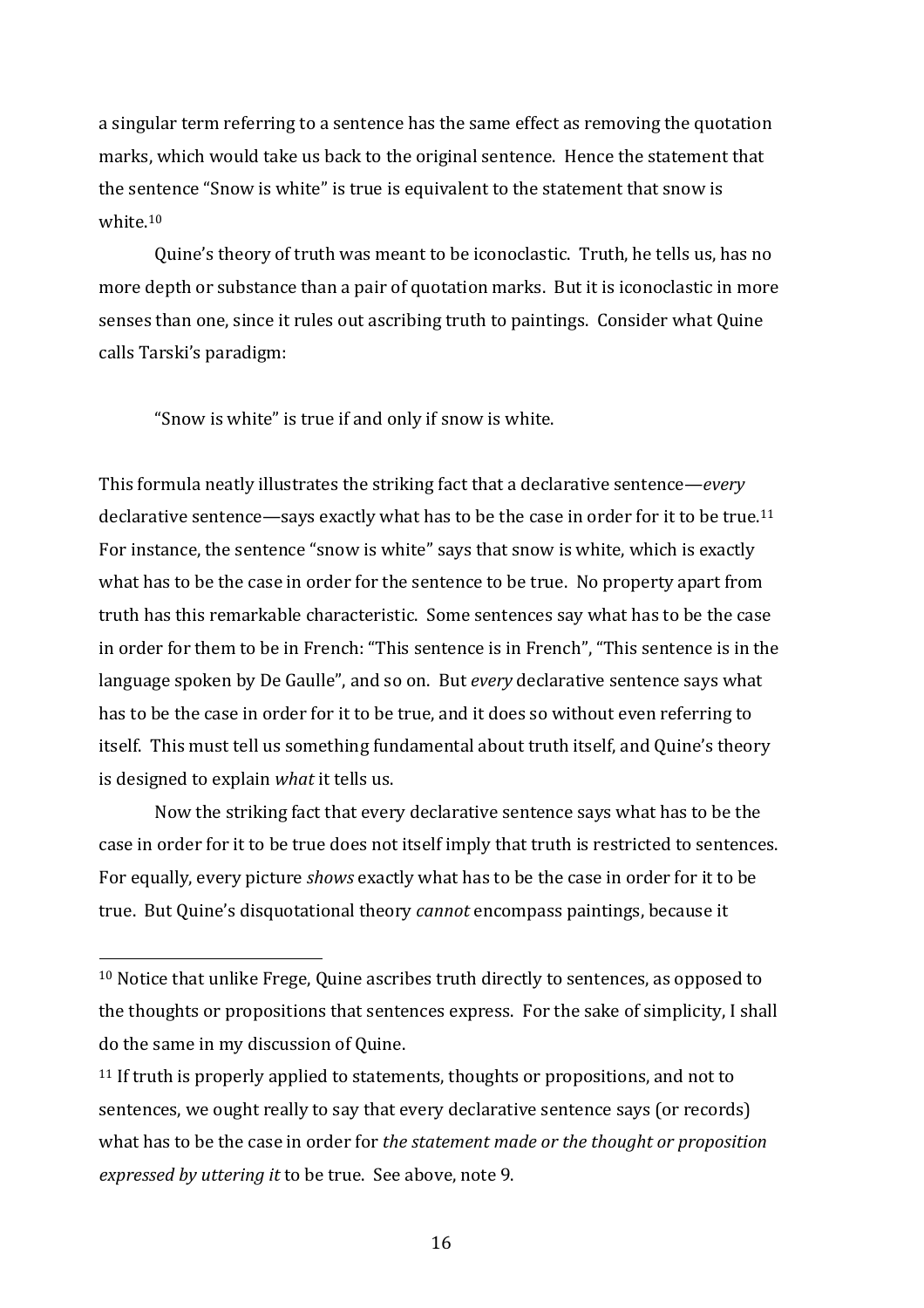implies that the objects we describe as true (e.g. the English sentence "Snow is white") invariably belong to a language that also includes quotation-marks, logical connectives, and the word "true" itself—or can at least be exactly translated into such a language. But a painting *cannot* be translated into English, or any other language. Davidson makes this point nicely. He says, "A picture is not worth a thousand words, or any other number. Words are the wrong currency to exchange for a picture." (Davidson 2001; 263) We might say, for example, that Breughel's *Icarus* depicts a boy falling out the sky, the white legs disappearing into the green water, an expensive delicate ship, and so on.<sup>12</sup> Or we might say simply that it depicts a landscape with the fall of Icarus. But every attempt to capture what a painting represents in words will be indeterminate and incomplete. So we cannot encompass pictures in a logocentric theory of truth with a translation manual.

Hence, Quine's theory of truth cannot be extended to include pictures. But the same holds for every other theory of truth developed on the basis of Tarski's formula or a variant of it. For example, it holds for Field's version of disquotationalism and Horwich's "minimal" theory of truth, although Field ascribes truth to utterances and Horwich to propositions. And it also applies to deflationary theories that owe less to Tarski, such as Grover's prosentential theory, Strawson's performative theory, and Künne's "modest" theory. All of these theories are about the way the truth predicate is used *when we are talking about sentences, utterances, or the propositions they express*, but a convincing theory of truth will apply *equally* to truth communicated by pictures and by words.

So, is it possible to express the deflationary idea in a way that avoids the persistent logocentric bias? Consider the following remark by Kotarbinski (Tarski's teacher), which begins by echoing William James's definition of truth:

In the classical interpretation, "truly" means the same as "in agreement with reality" […] Let us ask what is understood by "agreement with reality". The point is not that a true thought should be a good copy or likeness of the thing of which we are thinking, as a painting or a photograph is. Brief reflection

<sup>&</sup>lt;sup>12</sup> These are all phrases from W.H. Auden's description of the painting in the poem "Musée des Beaux Arts" (Auden 1966).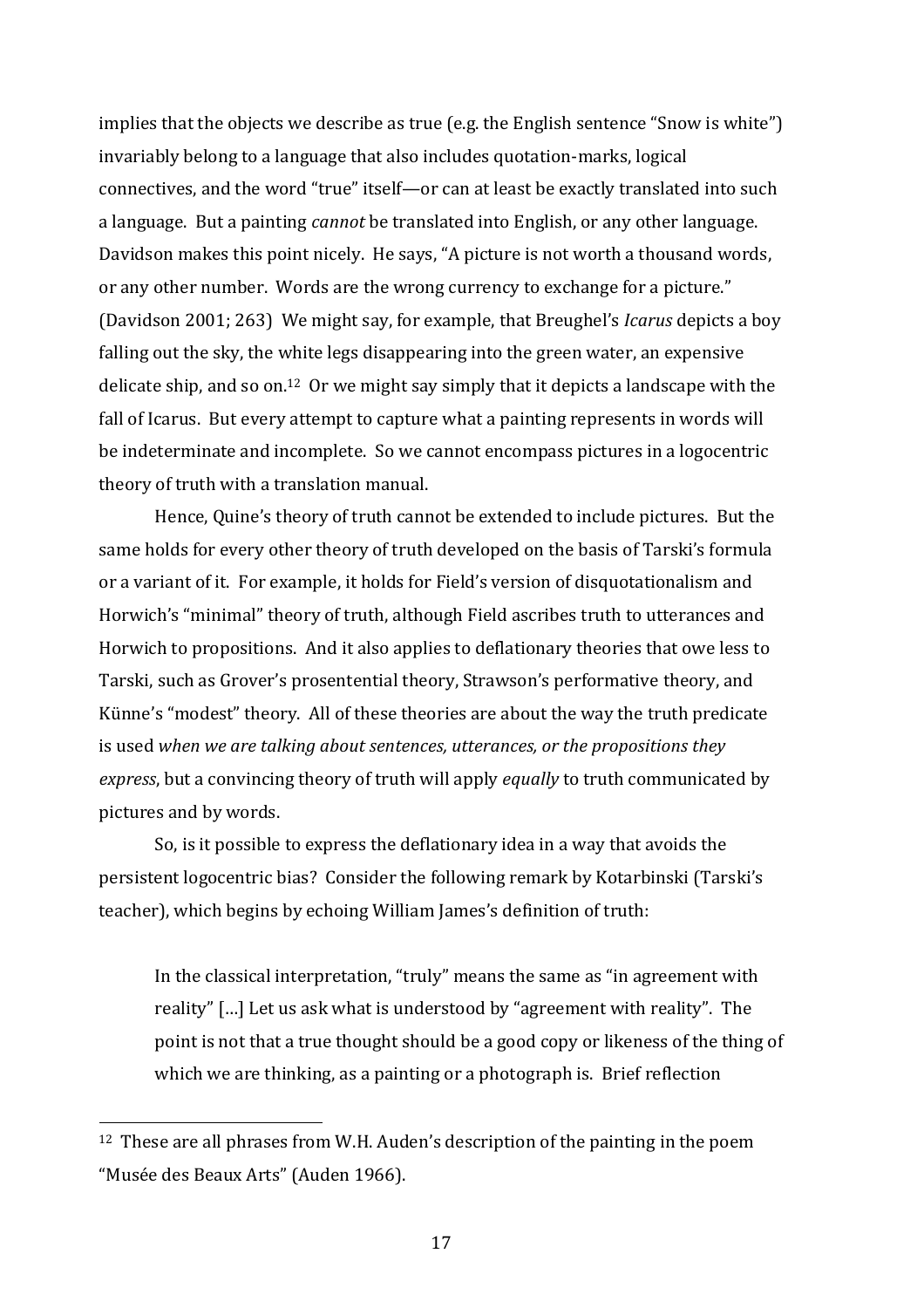suffices to recognize the metaphorical nature of such comparison. A different interpretation of "agreement with reality" is required. We shall confine ourselves to the following:

*Jan thinks truly if and only if Jan thinks that things are thus and so, and things are indeed thus and so.*

For instance, the central idea of the Copernican theory is […] that the earth revolves around the sun; now Copernicus thought truly, for he thought that the earth revolves around the sun, and the earth does revolve around the sun. (Kotarbinski, 1966)<sup>13</sup>

Kotarbinski's position is this. Truth can be defined as agreement with reality. He does not reject this definition, he explains it. But he refuses to explain it in terms of copying or likeness—both of which are probably intended to evoke the then orthodox idea of correspondence to a fact. Instead, he explains it simply in terms of *conjunction*. Setting aside his preference for the adverbial construction (for thinking truly as opposed to true thought), a thought or theory or hypothesis is true, according to Kotarbinski, if and only if it is the thought or theory or hypothesis that things are thus and so, **and** things *are* thus and so.

Kotarbinski's position seems to me exactly right, except for two points. The first, of course, concerns painting and photography. For while the comparison between a thought and a painting or photograph may seem metaphorical after brief reflection, if the position I have defended is correct, less brief reflection shows that the comparison is not metaphorical at all. Truth is indeed agreement with reality. And this can be explained by means of conjunction—or alternatively by means of identity: a thought is true if, and only if, it represents things as being a certain way *and* they are that way. Alternatively, a thought is true if, and only if, the way it represents things as being *is* they way they are. But this applies to *every* kind of representation. The

<sup>&</sup>lt;sup>13</sup> The translation is by Künne (2003; 333).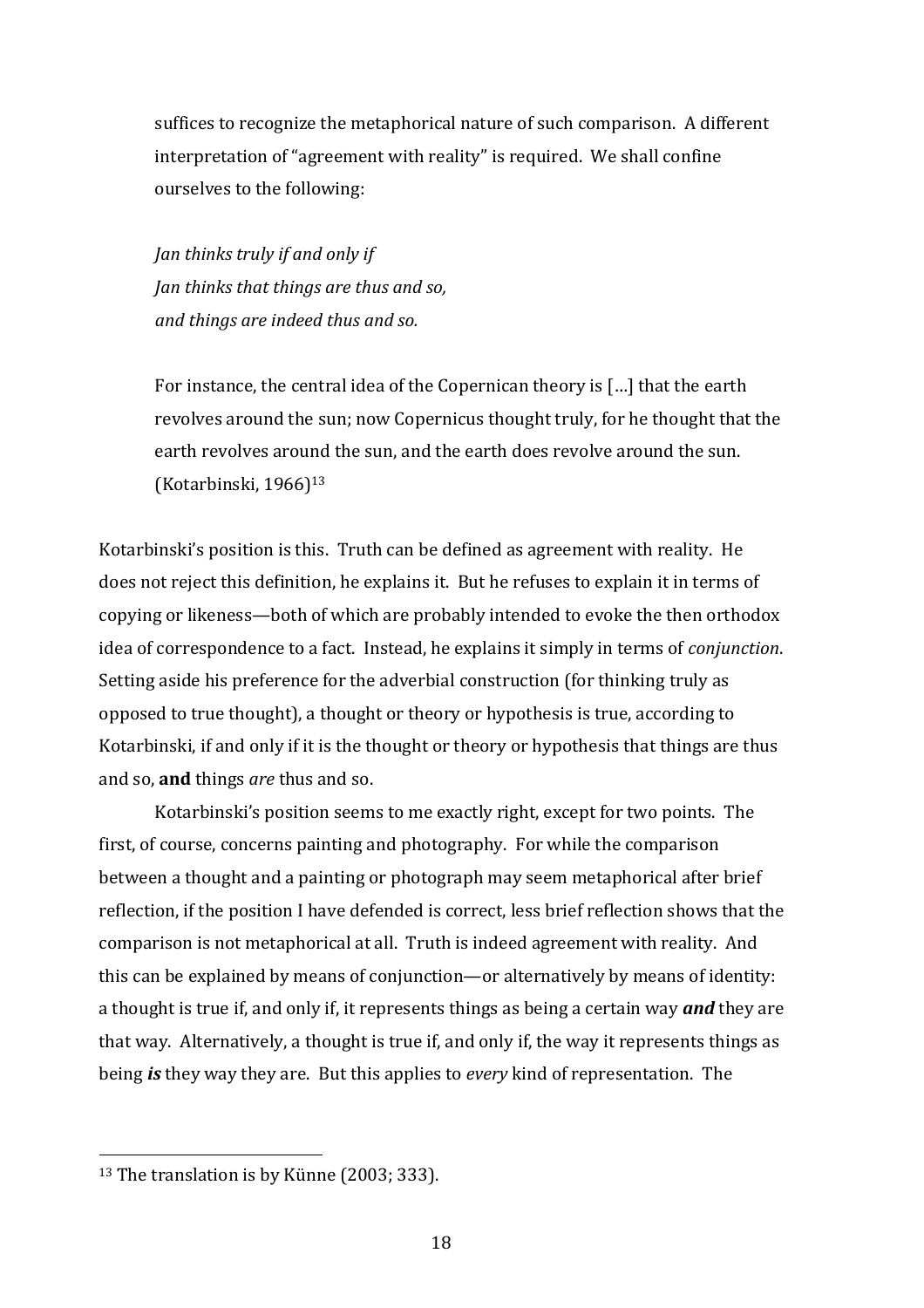Copernican theory is true if, and only if, the way it represents things as being *is* the way they are; and same applies to a painting or a photograph.

The second point is that this deflationary conception of truth is not as far removed from the idea that truth consists in likeness as Kotarbiński implies it is. (Indeed, there is nothing wrong with saying that truth is one kind of agreement and likeness is another.) For just as agreement in general—e.g. agreement in opinion and truth in particular can be defined in terms of identity or conjunction, so can likeness. For example, you and I agree about the way to make an omelette if, and only if, your opinion about the way to make an omelette *is* my opinion (identity), in other words, your opinion is such-and-such, *and* so is mine (conjunction). Equally, your bike and my bike are alike in colour, if, and only if, the colour of your bike *is* the colour of my bike (identity), in other words, your bike is such-and-such a colour, *and* so is mine (conjunction). The difference is that agreement in opinion consists in the identity of a content, whereas likeness consists in the identity of a property, or a range of properties.

#### *Truth and truthfulness in painting*

So far, I have argued for two main conclusions. First, the arguments we considered, which were thought to support scepticism about the capacity of painting for truthful communication, are fallacious. Truth and truthfulness are indispensable concepts in art criticism, and our use of them has not been successfully impugned. So we should not accept a theory of truth that is restricted in its scope to truth communicated in words. Second, truth in general can be defined as agreement with reality. This applies *equally* to truth communicated by pictures and by words. But it is not to be understood as copying or likeness in either case. It is explained in terms of identity or conjunction. Thus, we can accept the deflationary conception of truth while rejecting a formulation of it that is restricted to truth communicated by words.

Deflationary theories of truth can seem puzzling or disappointing. How can truth be a value—traditionally, one of the supreme values—if "nothing is added to the thought by my ascribing to it the property of truth"? Why should we care about truth? Why in particular should we care about truth in painting? And what is the point of going to all this trouble to prove that art can communicate the truth, if truth has scarcely more substance than a purely logical notion such as conjunction?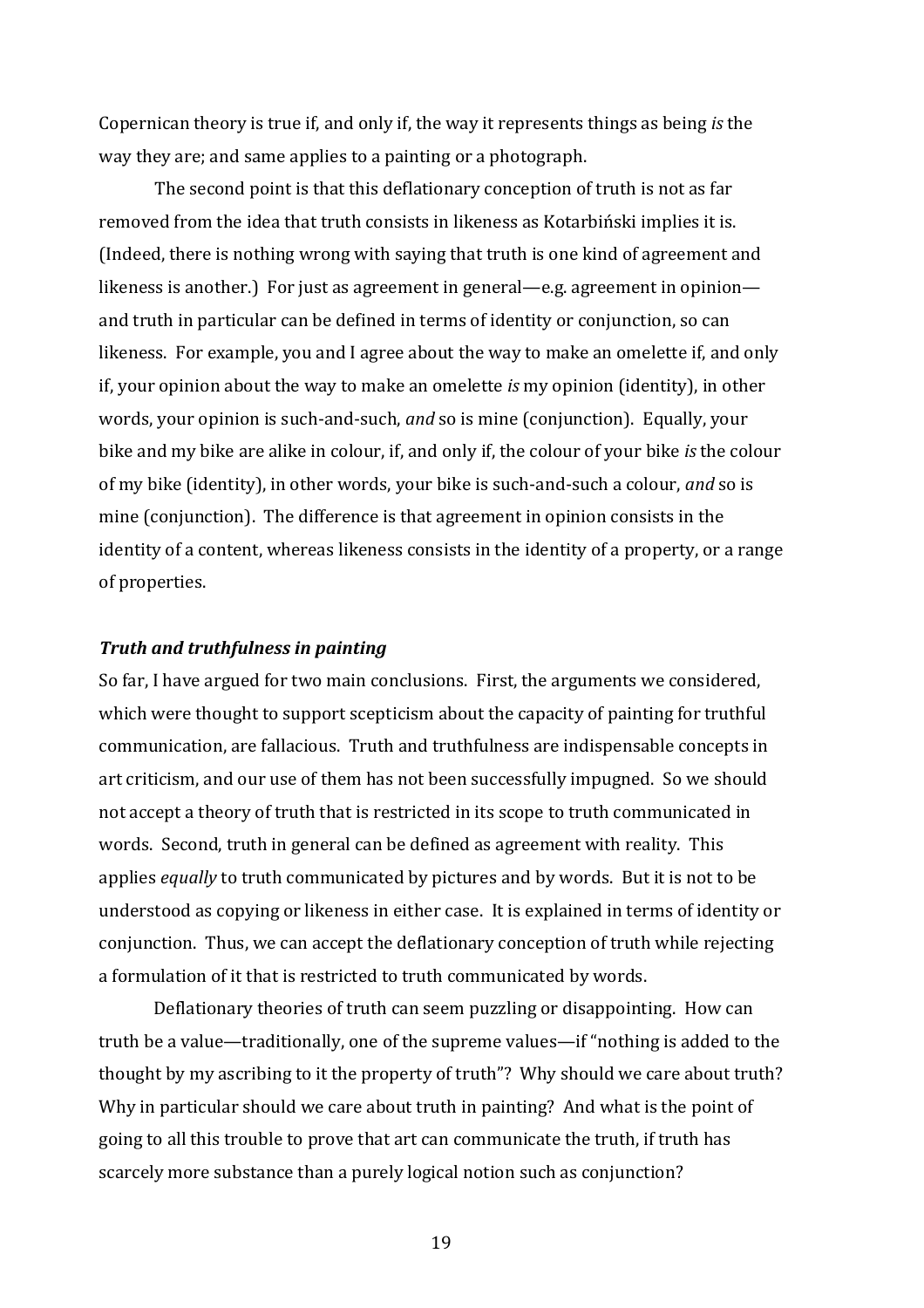There are three unsympathetic things to say in response. First, as we have just seen, likeness can also be explained in terms of conjunction. Second, the manner in which truth is defined does not cast doubt upon its value. Compare existence. We certainly care about the existence of individuals and species. For instance, many people care whether the orangutan will become extinct. If existence is merely a quantity—"at-least-oneness"—this does not make their concern puzzling or absurd. Finally, if a truthful painting *were* properly defined as "a good copy or likeness of the thing", this would not explain its value. Virginia Woolf is reputed to have said, "Art is not a copy of the real world; one of the damn things is enough." Certainly, there is no intrinsic value in a copy. We can admire the skill involved in making it. But lies can require as much skill as the truth.

However, the puzzlement or disappointment is not entirely misplaced. For it does remind us how little a mere definition of truth can achieve—in particular, that it cannot explain why we should care about truth and truthfulness. In conclusion I should like to offer some tentative comments about this question, in three parts: the first concerns truth in general; the second concerns truth in painting; and the third concerns painting as an art. I can only indicate very briefly and with insufficient nuance how I believe we can approach each part of the answer. Let me reiterate that I am concerned here specifically with representational or figurative painting, as I have been throughout.

Concerning truth in general, describing truth as a value is a metonymy.14 The value of truth *is* the value of our awareness of truth, which is to say the value of knowledge. True propositions may be better than false ones for a certain kind of exercise in logic, but the proposition that snow is white is not superior to the proposition that snow is black as such. Considered simply as propositions they are on a par. However, awareness of truth certainly is valuable, both as a means and as an end. It is valuable as a means because it enables us to do the right things for the right reasons; and it is valuable as an end because it satisfies our curiosity, or at least has the capacity to do so (Hyman, 2015; ch. 8). This applies to painting just as much as to

<sup>14</sup> "Value" in the Fregean term "truth value" (*Wahrheitswert*) has the mathematical sense of the output of a function, it does not mean value in the sense of worth.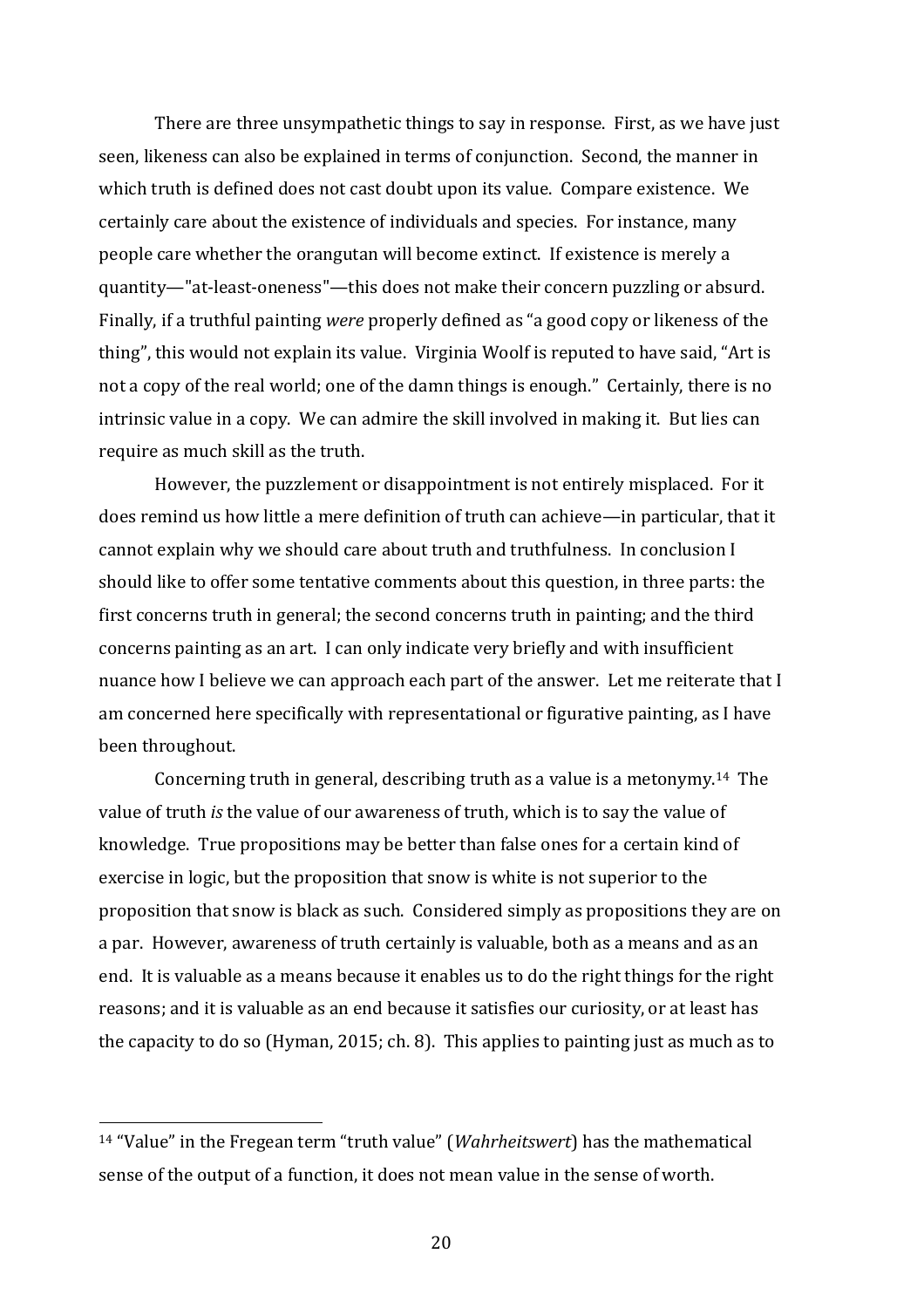language, but of course there are differences, because when truth is communicated in painting it is shown rather than said.

Concerning truth in painting in particular, since painting is a visual medium, whatever we perceive or understand or learn from a painting is ultimately due to the forms and colours it is composed of and the forms and (often) colours it represents.<sup>15</sup> The relationship between these sets of forms and colours—traditionally described in the language of imitation<sup>16</sup>—means that paintings can communicate truth about appearances with an immediacy, intelligibility and power that language cannot match, as Leonardo understood. But it also means that paintings depend on symbols to communicate abstractions, such as the doctrine of the Trinity, and it can illustrate but cannot state a fact. For example, as I noted earlier, Breughel's *Icarus* depicts a boy falling out the sky, the white legs disappearing into the green water, and an expensive delicate ship. It may *teach* or *remind* us of the fact that that suffering takes place "while someone else is eating or opening a window or just walking dully along", as Auden claimed. But we cannot discover that it does so without interpretation, i.e. without an explanation (in words) of the painting's meaning—which can always be contested and revised.

Finally, concerning painting as an art, painting is not necessarily an artistic activity, any more than writing is. But representational or figurative painting does have a communicative function, even when this is deliberately stymied, for example, when painting decorates the interior of a sealed tomb. So it is admired for possessing the values that pictures, texts and other communicative vehicles can possess, or disparaged for failing to possess them, and truth is preeminent among these values.<sup>17</sup>

However, the arts in general, and painting in particular, also exemplify a process Quine famously discovered in moral training and in sport: the transmutation of means into ends.<sup>18</sup> As Quine points out, "we come to relish the sport of fishing as

<sup>&</sup>lt;sup>15</sup> This may look like a restatement of the myth of the innocent eye, but in fact it has no implications regarding the nature or development of the visual system.

<sup>16</sup> I examine this relationship in detail in Hyman 2013.

<sup>&</sup>lt;sup>17</sup> My use of the term communication is not intended to invoke any particular theory of communication or communicative intention.

<sup>18</sup> Quine borrowed the phrase from Stephen 1843; 324.

<sup>21</sup>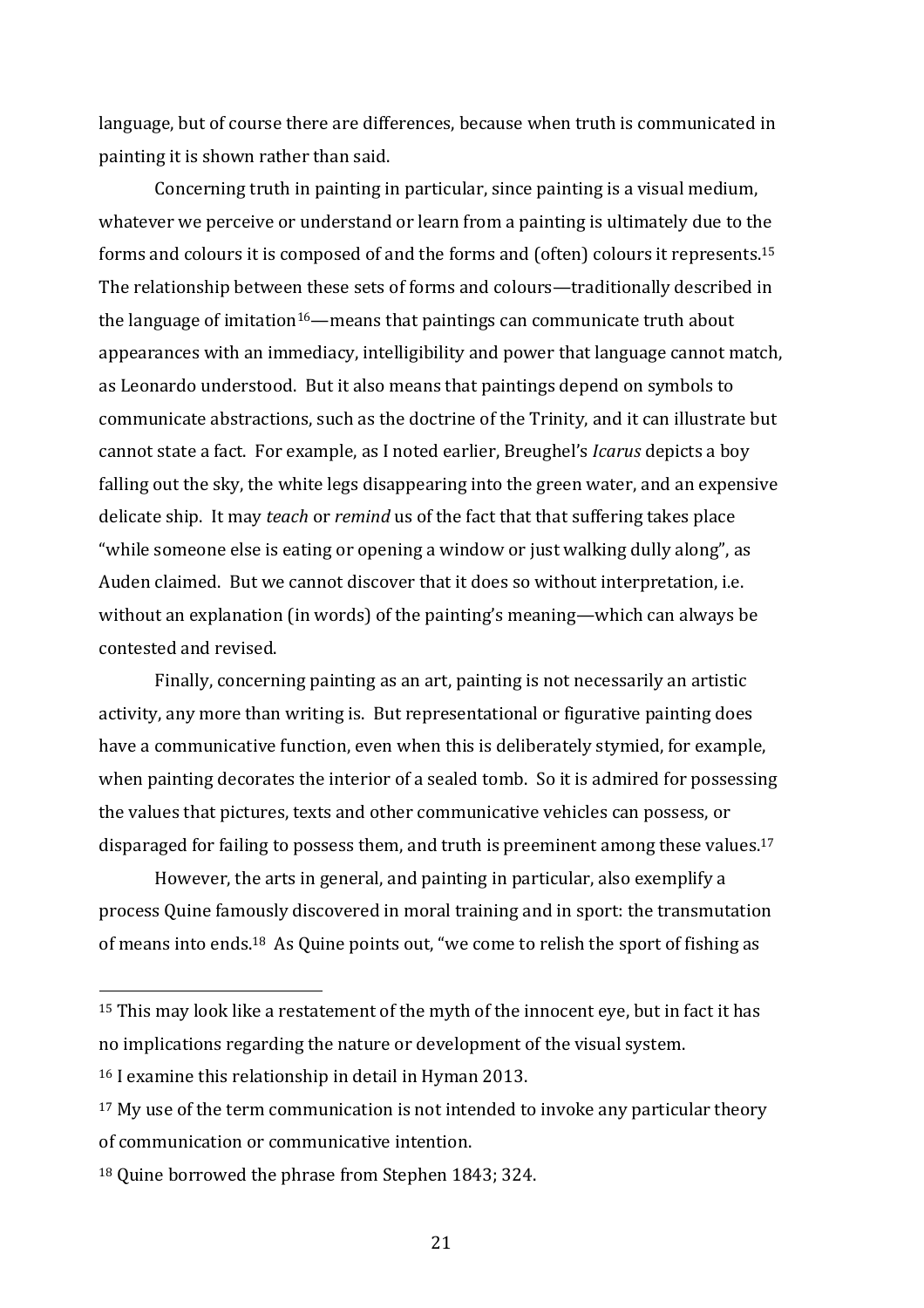much as we relish the fresh trout to which it was a means." (Quine, 1979; 472) Quine writes with a light touch, but we should not underestimate the effect this process has on our appreciation of painting as an art. For it leads us to value the skills and dispositions that make up truthfulness as much as truth itself: clarity of thought, precision, attention to detail, and in a culture with the "pervasive suspiciousness" Williams describes, honesty above all.

What do these qualities look like in painting?<sup>19</sup> There is no general answer, any more than there is a way they sound, when they are expressed in speech. But there are plenty of examples. Returning to Constable, we might say that his aim in painting was to communicate his love for the rural scenery of England—especially in his native Suffolk—by representing it as truthfully as he could. But what can the truthfulness of a landscape painting consist in, if it is not an accurate record of a specific place, like a surveyor's drawing or a map? Perhaps in avoiding different kinds of *un*truthfulness. Constable refused to idealise the landscape by tranforming it into an Arcadia inhabited by goddesses and shepherds, as Poussin and Claude Lorraine had done—though he revered Claude, and was inspired by his work. He shunned the picturesque. He described François Boucher's landscapes as "a bewildered dream of the picturesque", and "the pastoral of the Opera House", and he cordially loathed them. And he did not transform the landscape into an apparition or a dream, in the way that Turner—his contemporary and rival—did. "Golden visions", Constable wrote of Turner, "but only visions." When William Blake saw Constable's drawings, he said, "Why, this is not drawing but inspiration." To which Constable replied, "I meant it for drawing."

A portrait is a very different case, although here too the allure of untruthfulness needs to be resisted. Think again of Goya's portrait of the Duke of Wellington, especially the preparatory drawing, which was made in 1812, just after the defeat of the French at Salamanca, towards the end of the Peninsular War (Fig. 6).

<sup>19</sup> Lamarque and Olsen (2014) associate truthfulness specifically with "Romantic or expressive" conceptions of art, apparently because they equate truthfulness with sincerity. As I have explained (above, p. 000), I regard this as an excessively narrow understanding of truthfulness. Williams claims that the Romantic innovation was to associate sincerity with "personal authenticity" (2002; 172).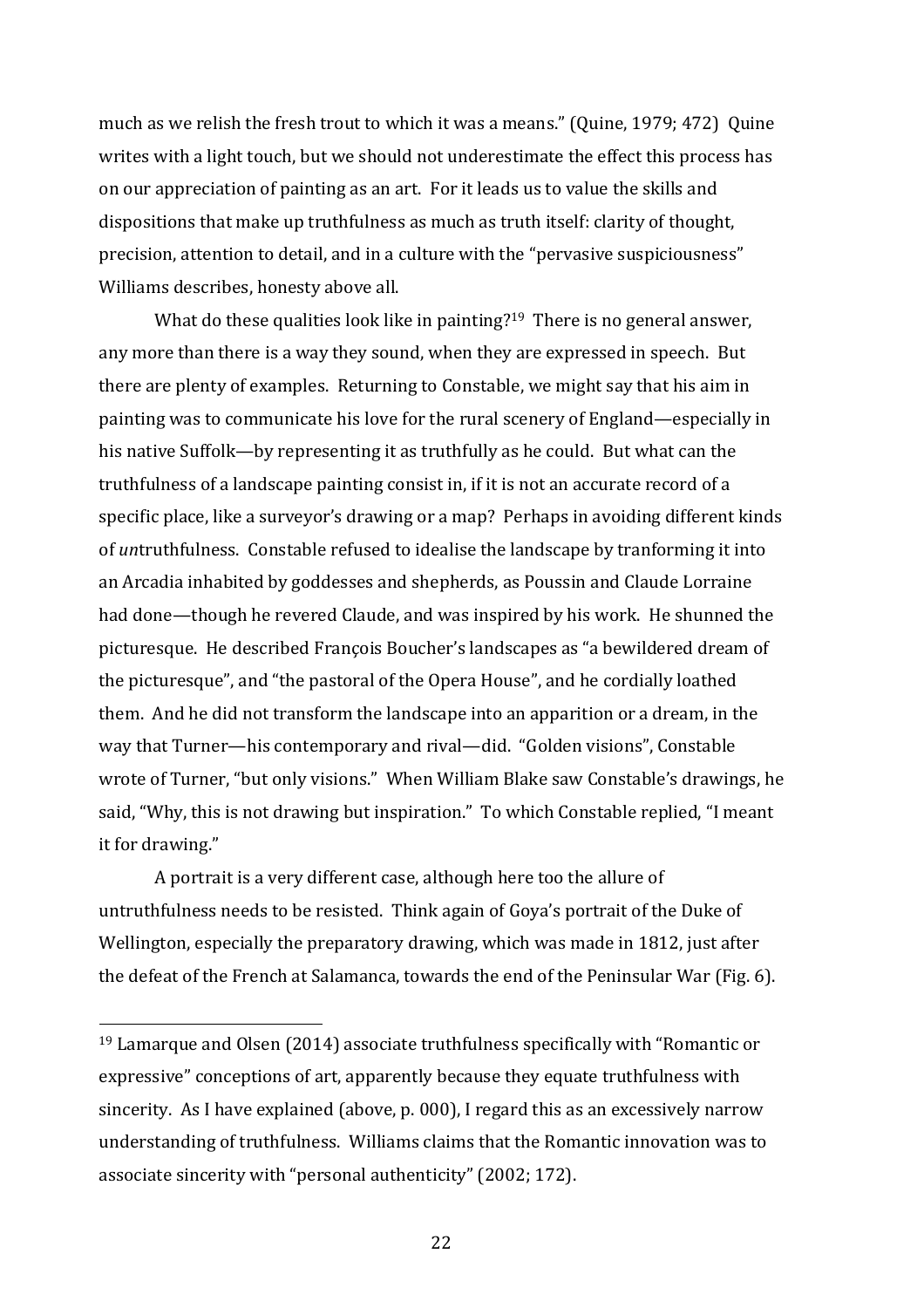However familiar we have become with photographs of exhausted soldiers in Stalingrad and Vietnam, it remains a haunting image, and it shows that even Goya's finished painting is a compromise between honesty and decorum. Truthfulness looks quite different in a landscape and a portrait; and it looks different in a portrait by Goya and one by Picasso. Proust's description of Chardin's pastel *Self-Portrait with Spectacles* as the "faithful, highly inquisitive translation of three original elements: character, life and the mood of the moment" (1971; 377) does not apply to a Fayum mummy portrait. Perhaps the only valid generalization is that a truthful portrait is never a "passive, 'photographic' representation", and never depends on the "innocence of the eye". But it is evident that we can learn to recognize truthfulness in portraiture, and in other genres of painting, since we know where to look—and where not to look—for examples. For example, it would be surprising if a critic said that truthfulness was a quality she prized in Arcimboldo or Roy Lichtenstein.

There is no single source of value or overarching motive in art, any more than in human life generally. But the experience of encountering truthfulness face to face is one of the great gifts painting has to offer; and so a philosophical theory that rules this out should be rejected, whether it comes from logic or from the philosophy of art.<sup>20</sup>

John Hyman Department of Philosophy, UCL j.hyman@ucl.ac.uk

### **References**

Auden, W.H. (1966) "Musée des Beaux Arts". In *Collected Shorter Poems, 1927-1957*, New York: Random House. Davidson, D. (2001) "What Metaphors Mean". In *Inquiries into Truth and Interpretation*, Oxford: OUP. Frege, G. (1977) "Thoughts". In *Logical Investigations*, Oxford: Blackwell.

<sup>&</sup>lt;sup>20</sup> I am most grateful to audiences in Uppsala and London and to a number of friends and colleagues for their comments on an earlier draft, especially Stacie Friend, Hans-Johann Glock, Andrew Huddleston, Paul Horwich, Jennnifer Judge, Peter Lamarque, and Elisabeth Schellekens.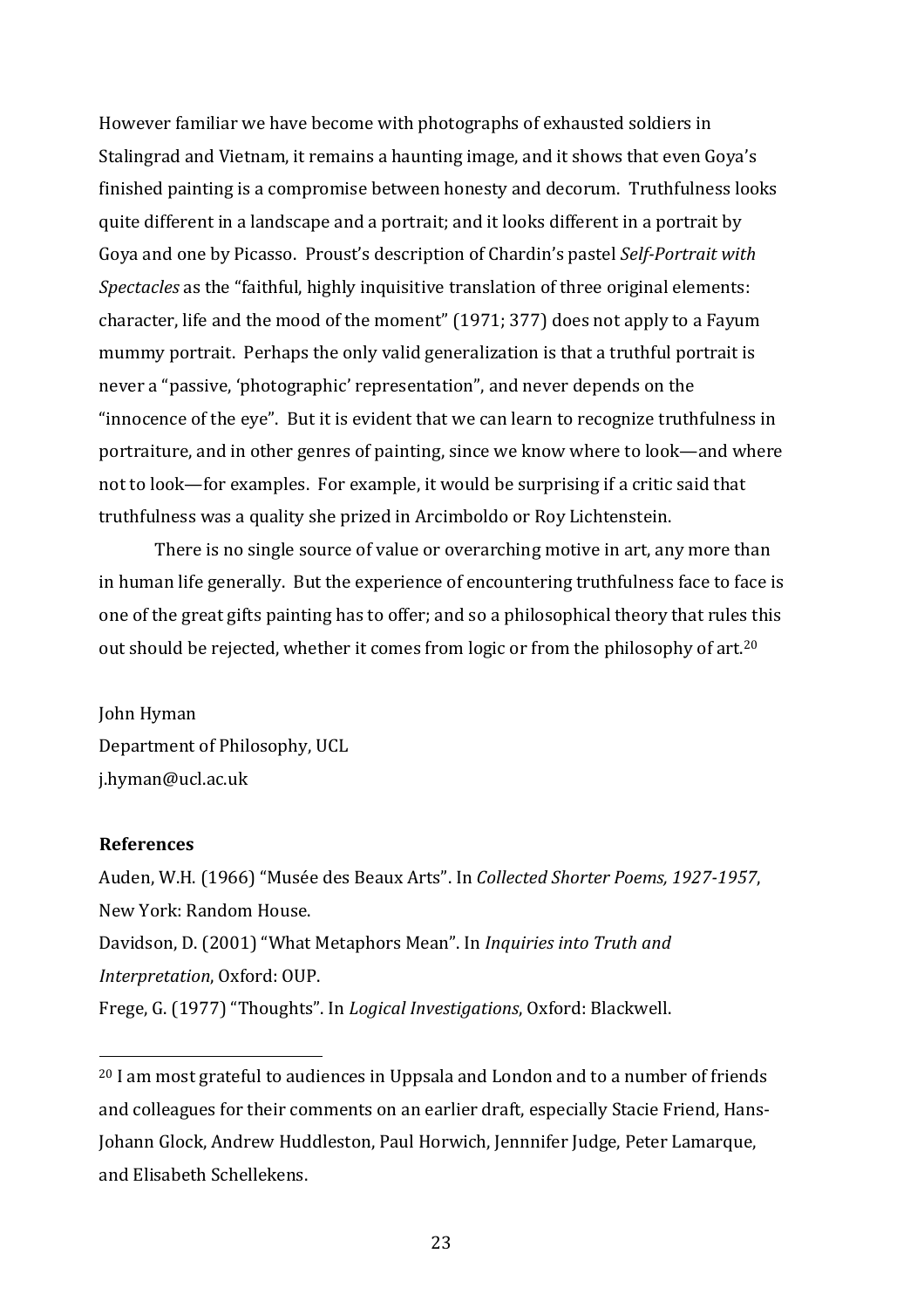Gage, J. (1993) *Colour and Culture*, London: Thames & Hudson.

Gombrich, E.H. (1951) *The Story of Art*, fourth edition, London: Phaidon.

\_\_\_\_\_\_\_\_ (1962) *Art and Illusion*, second edition, London: Phaidon. Goodman, N. (1976) *Languages of Art*, second edition, Indianapolis: Hackett. Harrison, C. et al. (1998), *Art in Theory: 1815-1900*, Oxford: Wiley-Blackwell. Horwich, P. (1998) *Truth*, Oxford: OUP.

\_\_\_\_\_\_\_\_ (2010) *Truth-Meaning-Reality*, Oxford: OUP.

Hyatt Mayor, A. (1984) *Artists and Anatomists*, New York: The Artist's Limited Edition. Hyman, J. (2006) *The Objective Eye*, Chicago, Ill.: Chicago University Press.

\_\_\_\_\_\_\_\_ (2009), "Realism". In S. Davies, S. et al. (eds.), *A Companion to Aesthetics*, second edition, Oxford: Blackwell.

\_\_\_\_\_\_\_\_ (2013) "Depiction". In A. O'Hear (ed.), *Philosophy and the Arts*, Cambridge: CUP.

\_\_\_\_\_\_\_\_ (2015) *Action, Knowledge, and Will*, Oxford: OUP.

James, W. (1907) *Pragmatism: A new name for some old ways of thinking*, New York: Longman Green and Co.

Kotarbinski, T. (1966) *Gnosiology. The Scientific Approach to the Theory of Knowledge*, trans. O. Wojasiewicz, Oxford: Pergamon Press.

Künne, W. (2003) *Conceptions of Truth*, Oxford: OUP.

Lamarque, P.V. & Olsen, S.H. (2014), "Truth". In M. Kelly (ed.), *Encyclopedia of Aesthetics*, second edition, Oxford: OUP.

Leonardo da Vinci, *Urbinas 1270*.

Levy, J. (1977) *Memoir of an Art Gallery*, New York: Putnam.

Merleau-Ponty, M. (1993) "Cézanne's Doubt", trans. M. Smith. In G. Johnson (ed.), *The Merleau-Ponty Aesthetics Reader: Philosophy and Painting*, Evanston: Northwestern University Press.

Neer, R.T. (2002) *Athenian Vase-Painting*, Cambridge: CUP.

Proust, M. (1971) *Contre Sainte-Beuve etc. (Bibliothèque de la Pléiade)*, Paris: Gallimard.

Quine, W.V.O. (1960), *Word and Object*, Cambridge, MA: MIT Press.

\_\_\_\_\_\_\_\_ (1970) *Philosophy of Logic*, Englewood Cliffs, NJ: Prentice Hall.

\_\_\_\_\_\_\_\_ (1979) "On the Nature of Moral Values", *Critical Inquiry* 5.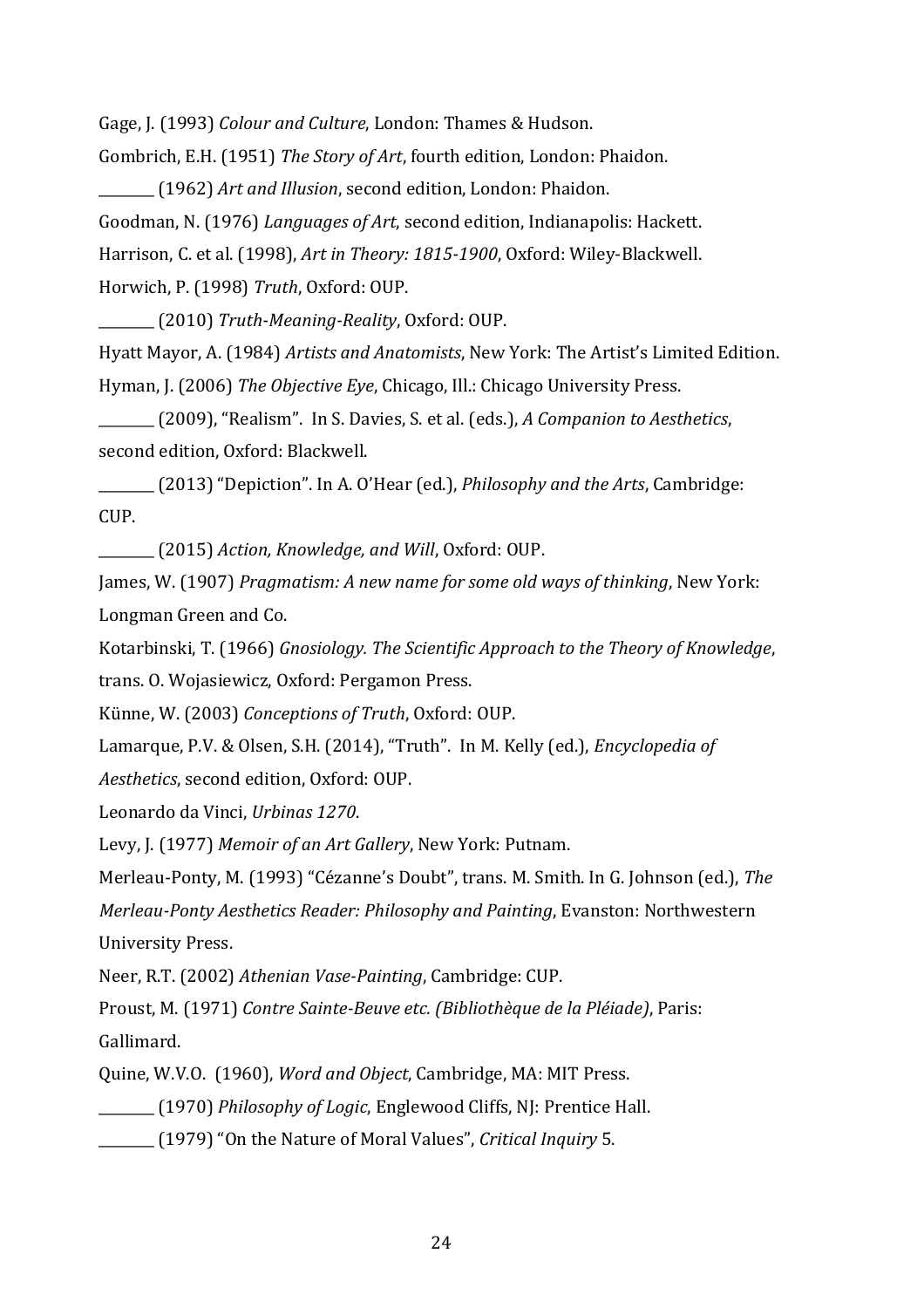Schapiro, M. (1978) 'The Nature of Abstract Art'. In *Modern Art: 19th and 20th Centuries*, New York: George Braziller.

\_\_\_\_\_\_\_\_ (1997) *Impressionism: Reflections and Perceptions*, New York: George Braziller. Steinberg, L. (1972) "The eye is part of the mind". In *Other Criteria*, Oxford: OUP. Stephen, J. (1843) "Ignatius Loyola and his Associates". In *Critical and Miscellaneous Essays*, Philadephia: Carey & Hart.

Tarski, A. (1956) "The Concept of Truth in Formalized Languages". In J.H. Woodger (ed.), *Logic, Semantics, Metamathematics*, Oxford: OUP.

Williams, B.A.O. (2002) *Truth and Truthfulness*, Princeton, NJ: Princeton University Press.

Wittgenstein, L. (1958) *Philosophical Investigations*, trans. G.E.M. Anscombe, second edition, Oxford: Basil Blackwell.

\_\_\_\_\_\_\_\_ (1961) *Tractatus Logico-Philosophicus*, trans. D.F. Pears & B.F. McGuinness, London: Routledge & Kegan Paul.

# **List of Illustrations**

1. Rembrandt van Rijn, *Lucretia*, 1666. Oil on canvas. Minneapolis Institute of Art , Minneapolis, Minn.

2. Lucas Cranach d. Ä., Lucretia, ca. 1530. Oil on canvas. Neue Residenz, Bamberg.

3. Sir Thomas Lawrence, *The Duke of Wellington*, 1815-16. Oil on canvas. Apsley House, London.

4. Francisco de Goya, *The Duke of Wellington*, 1812. Oil on canvas. National Gallery, London.

5. Leonardo da Vinci, *Myology of the shoulder region*, ca. 1510. Pen and brown ink. 289 x 199 mm. Royal Library, Windsor.

6. Francisco de Goya, *Arthur Wellesley, 1st Duke of Wellington*, 1812. Red chalk over graphite. 235 x 177 mm. British Museum, London.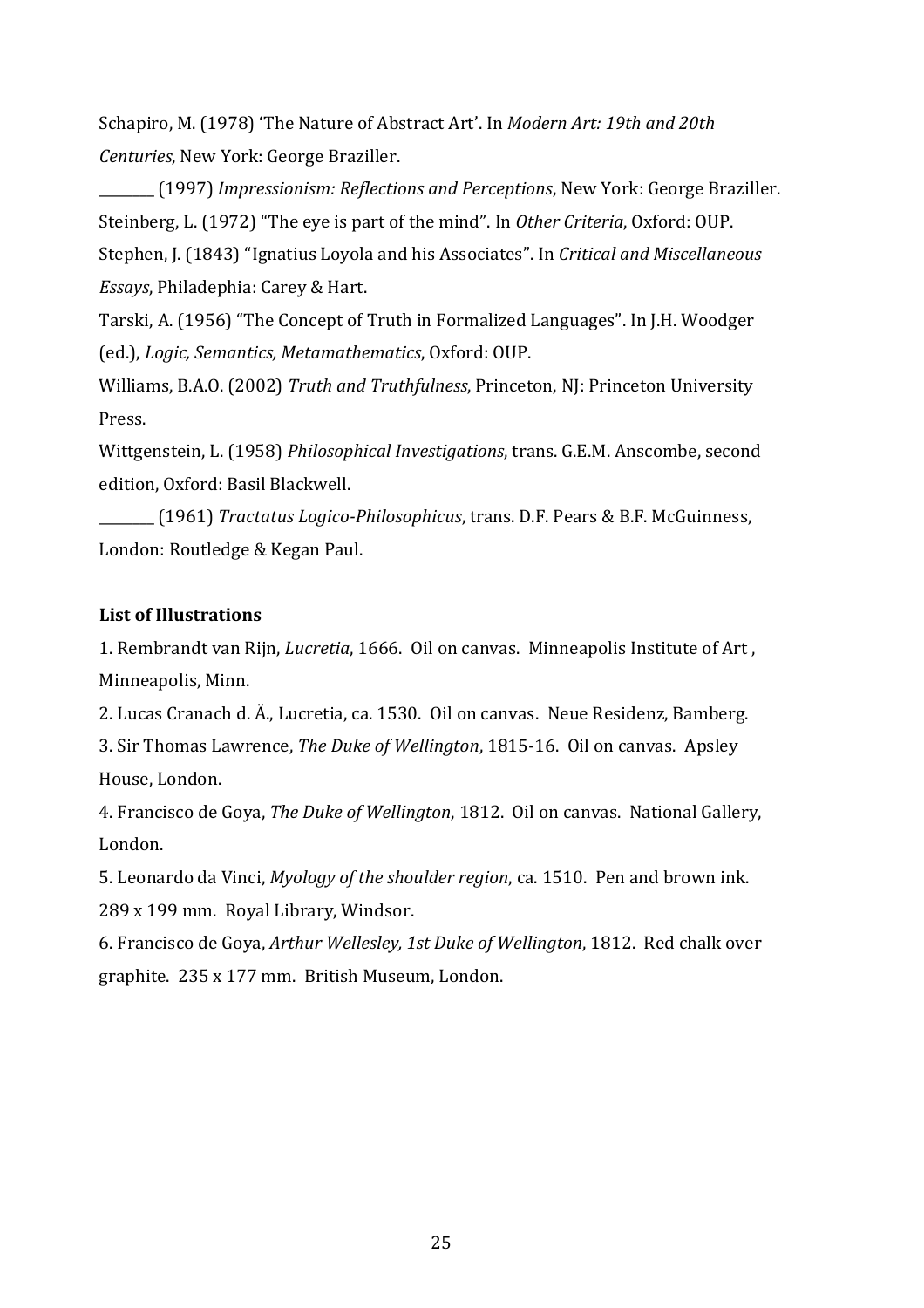

1. Rembrandt van Rijn, *Lucretia*, 1666. 2. Lucas Cranach d. Ä., Lucretia, ca. Oil on canvas. 2012 1530. Oil on canvas.





3. Sir Thomas Lawrence, *The Duke of* 4. Francisco de Goya, *The Duke of Wellington*, 1815-16. Oil on canvas. *Wellington*, 1812. Oil on Canvas.